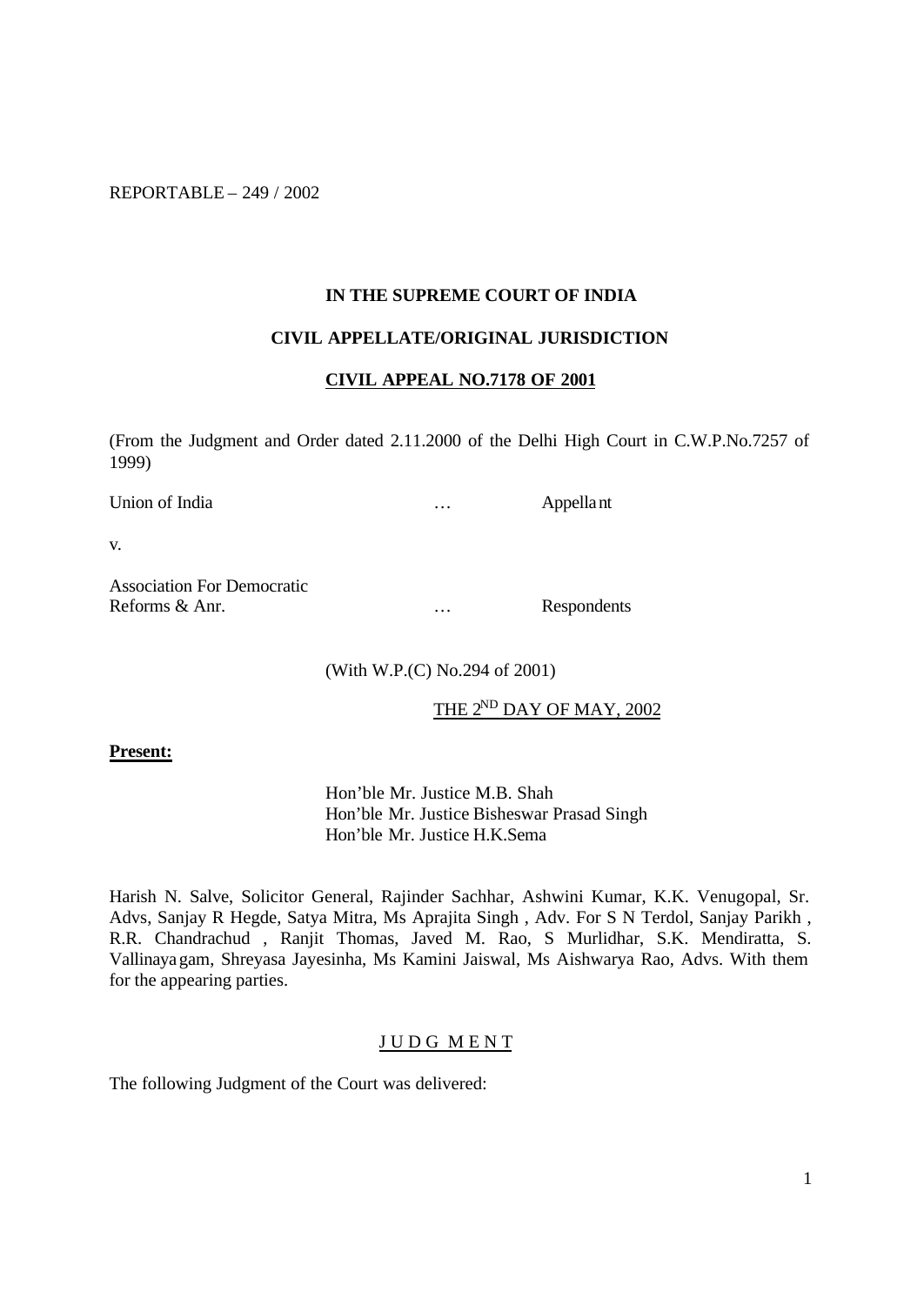# **IN THE SUPREME COURT OF INDIA**

# **CIVIL APPELLATE / ORIGINAL JURISDICTION**

# **CIVIL APPEAL NO. 7178 OF 2001**

| Union of India | . | Appellant |
|----------------|---|-----------|
| Versus         |   |           |

Association for Democratic Reforms & Another ………… Respondents

# **WITH**

# **WRIT PETITION (C) No. 294 OF 2001.**

People's Union for Civil Liberties (PUCL) & Another ………… Petitioners

*Versus*

Union of India & Another <br>
Respondents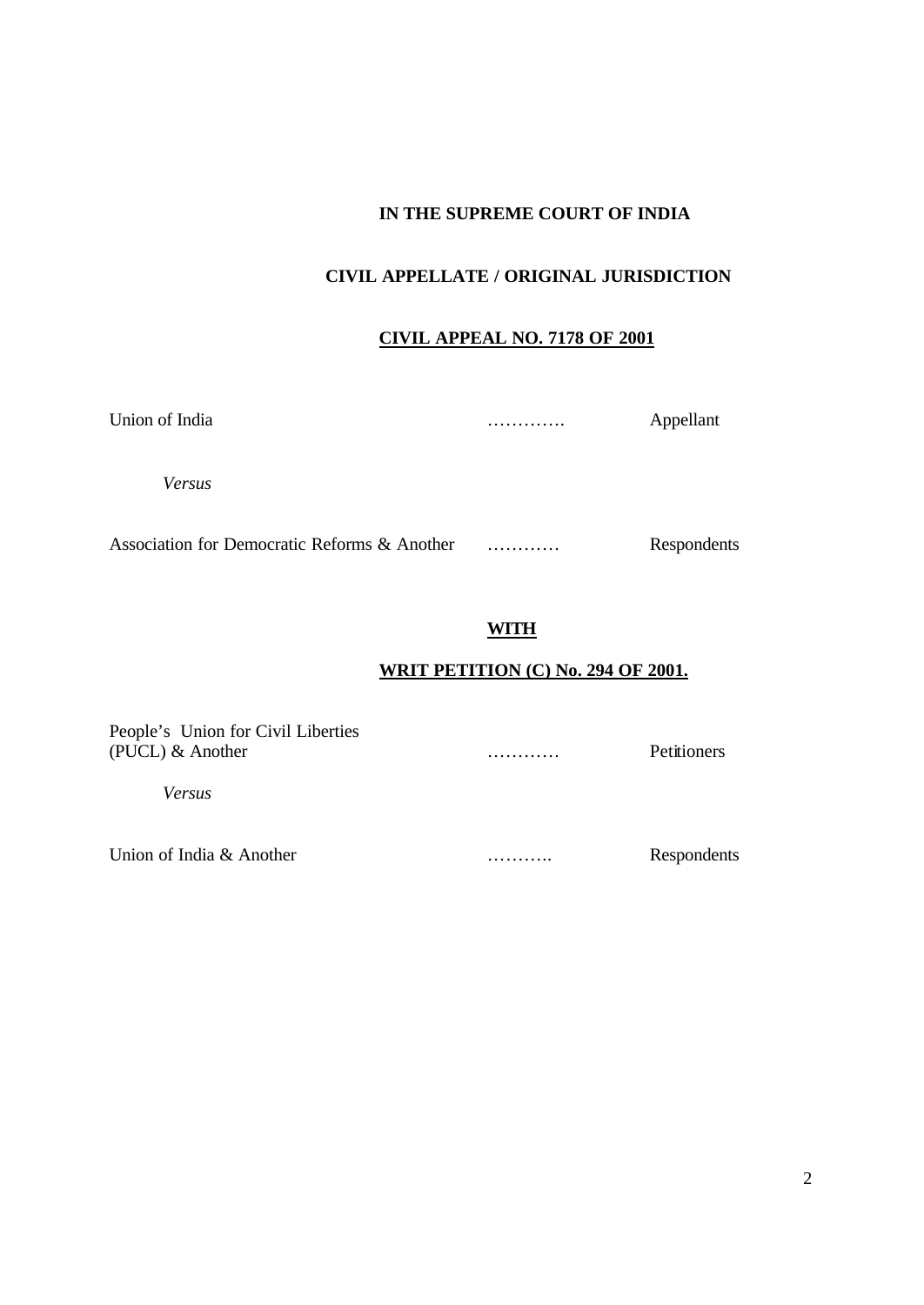### **J U D G M E N T**

### **Shah. J**

Short but important question involved in these matters is  $-$  in a nation wedded to republican and democratic form of Government, where election as a Member of Parliament or as a Member of Legislative Assembly is of utmost importance for governance of the country, whether, before casting votes, voters have a right to know relevant particulars of their candidates? Further connected question is – whether the High Court had jurisdiction to issue directions, as stated below, in a writ petition filed under Article 226 of the Constitution of India?

Before dealing with the aforesaid questions, we would refer to the brief facts as alleged by the Petitioner -- Association for Democratic Reforms in Writ Petition No.7257 of 1999 filed before the High Court of Delhi for direction to implement the recommendations made by the Law Commission in its 170<sup>th</sup> Report and to make necessary changes under Rule 4 of the Conduct of Election Rules, 1961. It has been pointed out that Law Commission of India had, at the request of Government of India, undertaken comprehensive study of the measures required to expedite hearing of election petitions and to have a thorough review of the Representation of the People Act, 1951 (hereinafter referred to as "the Act") so as to make the electoral process more fair, transparent and equitable and to reduce the distortions and evils that have crept into the Indian electoral system and to identify the areas where the legal provisions required strengthening and improvement. It is pointed out that Law Commission has made recommendation for debarring a candidate from contesting an election if charges have been framed against him by a Court in respect of certain offences and necessity for a candidate seeking to contest election to furnish details regarding criminal cases, if any, pending against him. It has also suggested that true and correct statement of assets owned by the candidate, his/her spouse and dependent relations should also be disclosed. Petitioner has also referred Para 6.2 of the report of the Vohra Committee of the Government of India, Ministry of Home Affairs, which read as follows:-

"6.2 Like the Director CBI, the DIB has also stated that there has been a rapid spread and growth of criminal gangs, armed senas, drug mafias, smuggling gang, drug peddlers and economic lobbies in the country which have, over the years, developed an extensive network of contacts with the bureaucrats/Government functionaries at the local levels, politicians, media persons and strategically located individuals in the non State sector. Some of these Syndicates also have international linkages, including the foreign intelligence agencies. In this context the DIB has given the following examples-

(i) In certain States like Bihar, Haryana and U.P., these gangs enjoy the patronage of local level politicians, cutting across party lines and the protection of Governmental functionaries. Some political leaders become the leaders of these gangs, armed senas and *over the years get themselves elected to local bodies, State Assemblies and the national Parliament. Resultantly, such elements have acquired considerable political clout seriously jeopardizing the smooth functioning of the administration and the safety of life and property of the common man causing a sense of despair and alienations among the people;*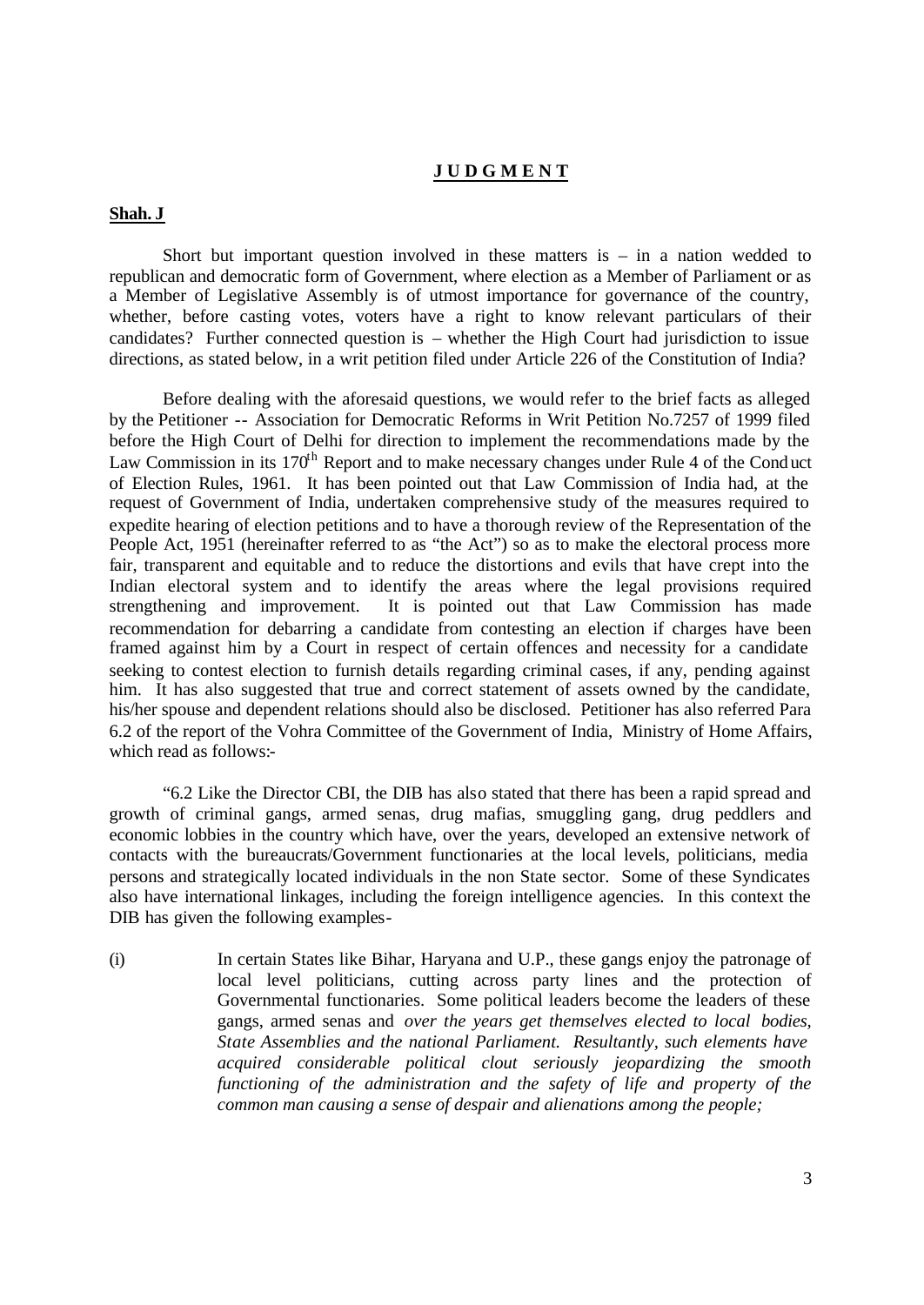- (ii) The big smuggling Syndicates having international linkages have spread into and infected the various economic and financial activities, including havala transactions, circulation of black money and operations of a vicious parallel economy causing serious damage to the economic fibre of the country. *These Syndicates have acquired substantial financial and muscle power and social respectability and have successfully corrupted the Government machinery at all levels and yield enough influence to make the task of Investigating and Prosecuting agencies extremely difficult; even the members of Judicial system have not escaped the embrace of the Mafia;*
- (iii) Certain elements of the mafia have shifted to narcotics, drugs and weapon smuggling and established narco-terrorism networks specially in the States of J&K, Punjab, Gujarat and Maharashtra. The cost of contesting elections has thrown the politician into the lap of these elements and led to a grave compromise by officials of the preventive – detective systems. The virus has spread to almost all the centers in the country, the coastal and the border States have been particularly affected.
- (iv) The Bombay bomb blast case and the communal riots in Surat and Ahmedabad have demonstrated how the India underworld has been exploited by the Pak ISI and the latter's network in UAE to cause sabotage subversion and communal tension in various parts of country. The investigations into the Bombay bomb blast cases have revealed expensive linkages of the under world in the various governmental agencies, political circle, business sector and the film world".

It is also contended that despite the Reports of the Law Commission and Vohra Committee, successive governments have failed to take any action and, therefore, petition was filed for implementation of the said reports and for a direction to the Election Commission to make mandatory for every candidate to provide information by amending Form 2-A to 2-E prescribed under the Conduct of Election Rules, 1961. After hearing the parties, the High Court by judgment and order dated 2<sup>nd</sup> November, 2000, held that it is the function of the Parliament to make necessary amendments in the Representation of the People Act, 1951 or the Election Rules and, therefore, Court cannot pass any order, as prayed, for amending the Act or the Rules.

However, the Court considered – whether or not an elector, a citizen of the country has a fundamental right to receive the information regarding the criminal activities of a candidate to the Lok Sabha or Legislative Assembly for making an estimate for himself -- as to whether the person who is contesting the election has a background making him worthy of his vote, by peeping into the past of the candidate. After considering the relevant submissions and the reports as well as the say of Election Commission, the High Court held that for making a right choice, it is essential that the past of the candidate should not be kept in the dark as it is not in the interest of the democracy and well being of the country. The Court directed the Election Commission to secure to voters the following information pertaining to each of the candidates contesting election to the Parliament and to the State Legislature and the parties they represent:-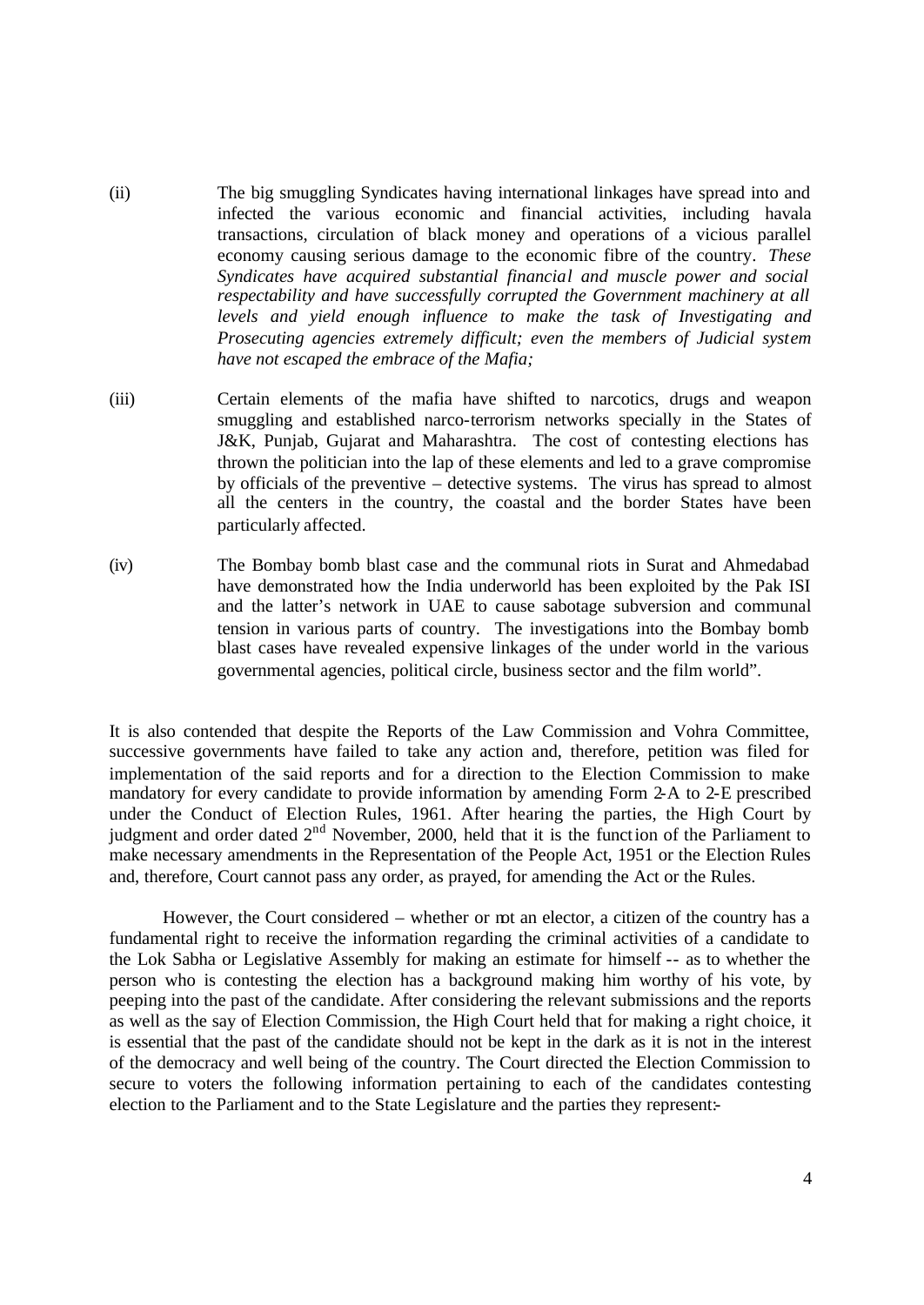- 1. Whether the candidate is accused of any offence(s) punishable with imprisonment? If so, the details thereof.
- 2. Assets possessed by a candidate, his or her spouse and dependent relations?
- 3. Facts giving insight to candidate's competence, capacity and suitability for acting as parliamentarian or legislator including details of his/ her educational qualifications.
- 4. Information which the election commission considers necessary for judging the capacity and capability of the political party fielding the candidate for election to Parliament or the State Legislature.

That order is challenged by Union of India by filing the present appeal.

 On behalf of Indian National Congress I A. No. 2 of 2001 is also filed for impleadment/ intervention in the appeal filed by the Union of India by *inter alia* contending that the High Court ought to have directed the writ petitioners to approach the Parliament for appropriate amendments to the Act instead of directing the Election Commission of India to implement the same. I.A. for intervention is granted.

Further, People's Union for Civil Liberties (PUCL) has filed Writ Petition No.294 of 2001 under Article 32 of the Constitution praying that writ, order or direction be issued to the respondents – (a) to bring in such measures which provide for declaration of assets by the candidate for the elections and for such mandatory declaration every year during the tenure as an elected representative as MP / MLA; (b) to bring in such measures which provide for declaration by the candidate contesting election whether any charge in respect of any offence has been framed against him/her, and (c) to frame such guidelines under Article 141 of the Constitution by taking into consideration 170<sup>th</sup> Report of Law Commission of India.

#### **SUBMISSIONS:**

We have heard the learned counsel for the parties at length. Mr. Harish N Salve, learned Solicitor General appearing for Union of India submitted that till suitable amendments are made in the Act and Rules thereunder, the High Court should not have given any direction to the Election Commission. He referred to various Sections of the Act and submitted that Section 8 provides for disqualification on conviction for certain offences and Section 8A provides for disqualification on ground of corrupt practices. Section 32 provides nomination of candidate for election if he is qualified to be chosen to fill that seat under the provisions of the Constitution and the Act or under the provisions of the Government of Union Territories Act, 1963. Thereafter, elaborate procedure is prescribed for presentation of nomination paper and requirements for a valid nomination. Finally, Section 36 provides for scrutiny of nominations and empowers the returning officer to reject any nomination on the following grounds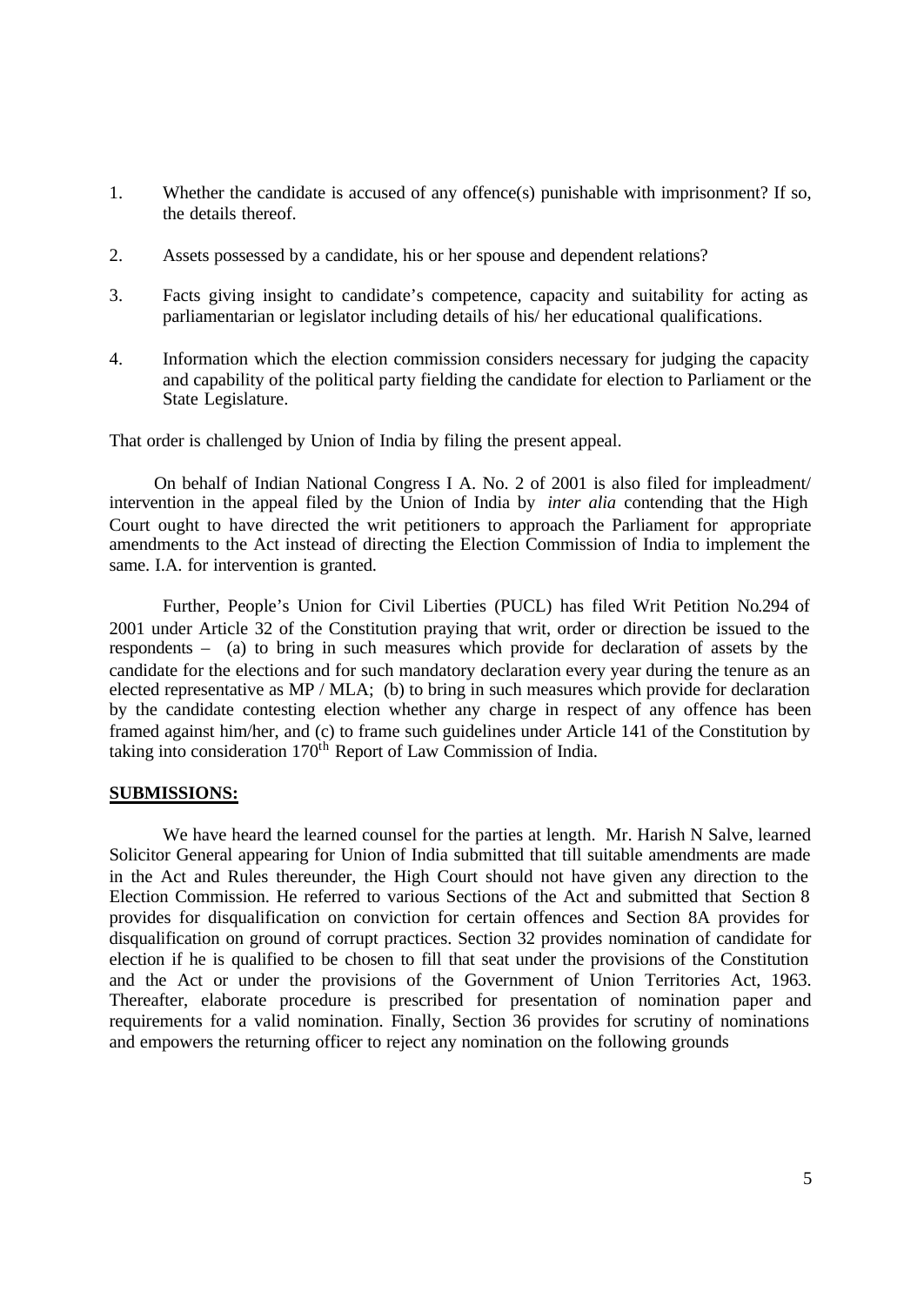(a) that on the date fixed for the scrutiny of nominations the candidate either is not qualified or is disqualified for being chosen to fill the seat under any of the following provisions that may be applicable, namely--------

Articles 84, 102, 173 and 191,

Part II of this Act and sections 4 and 14 of the Government of Union Territories Act, 1963 (20 of 1963); or

- (b) that there has been a failure to comply with any of the provisions of Section 33 or Section 34; or
- (c) that the signature of the candidate or the proposer on the nomination paper is not genuine.

It is his submission that it is for the political parties to decide whether such amendments should be brought and carried out in the Act and the Rules. He further submitted that as the Act or the Rules nowhere disqualify a candidate for non-disclosure of the assets or pending charge in a criminal case and, therefore, directions given by The High Court would be of no consequence and such direction ought not to have been issued.

Supplementing the aforesaid submission, Mr. Ashwini Kumar, learned senior counsel appearing on behalf of intervenor -- Indian National Congress submitted that the Constituent Assembly had discussed and negatived requirement of educational qualification and possession of the assets to contest election. For that purpose, he referred to the Debates in the Constituent Assembly. He submitted that 3/4th of the population is illiterate and providing education as a qualification for contesting election was not accepted by the Constituent Assembly. Similarly, prescribing of property qualification for the candidates to contest election was also negatived by the Constituent Assembly. He, therefore, submitted that furnishing of information regarding assets and educational qualification of a candidate is not at all relevant for contesting election and even for casting votes. Voters are not influenced by the educational qualification or by possession of wealth by a contesting candidate. It is his say that the party whom he represents is interested in purity of election and wants to stop entry of criminals in politics or its criminalisation but it is for the Parliament to decide the said question. It is submitted that delicate balance is required to be maintained with regard to the jurisdiction of the Parliament and that of Courts and once the Parliament has not amended the Act or the Rules despite the recommendation made by the Law Commission or the report submitted by the Vohra Committee, there was no question of giving any direction by the High Court to the Election Commission.

Mr. K. K. Venugopal, learned senior counsel appearing on behalf of Election Commission exhaustively referred to the counter affidavit filed on behalf of Election Commission. At this stage, we would refer to some part from the said affidavit. It is stated that issue of 'persons with criminal background' contesting election has been engaging the attention of the Election Commission of India for quite some time, even Parliament in the debates on 50 years of independence and the resolution passed in its special Session in August, 1997 had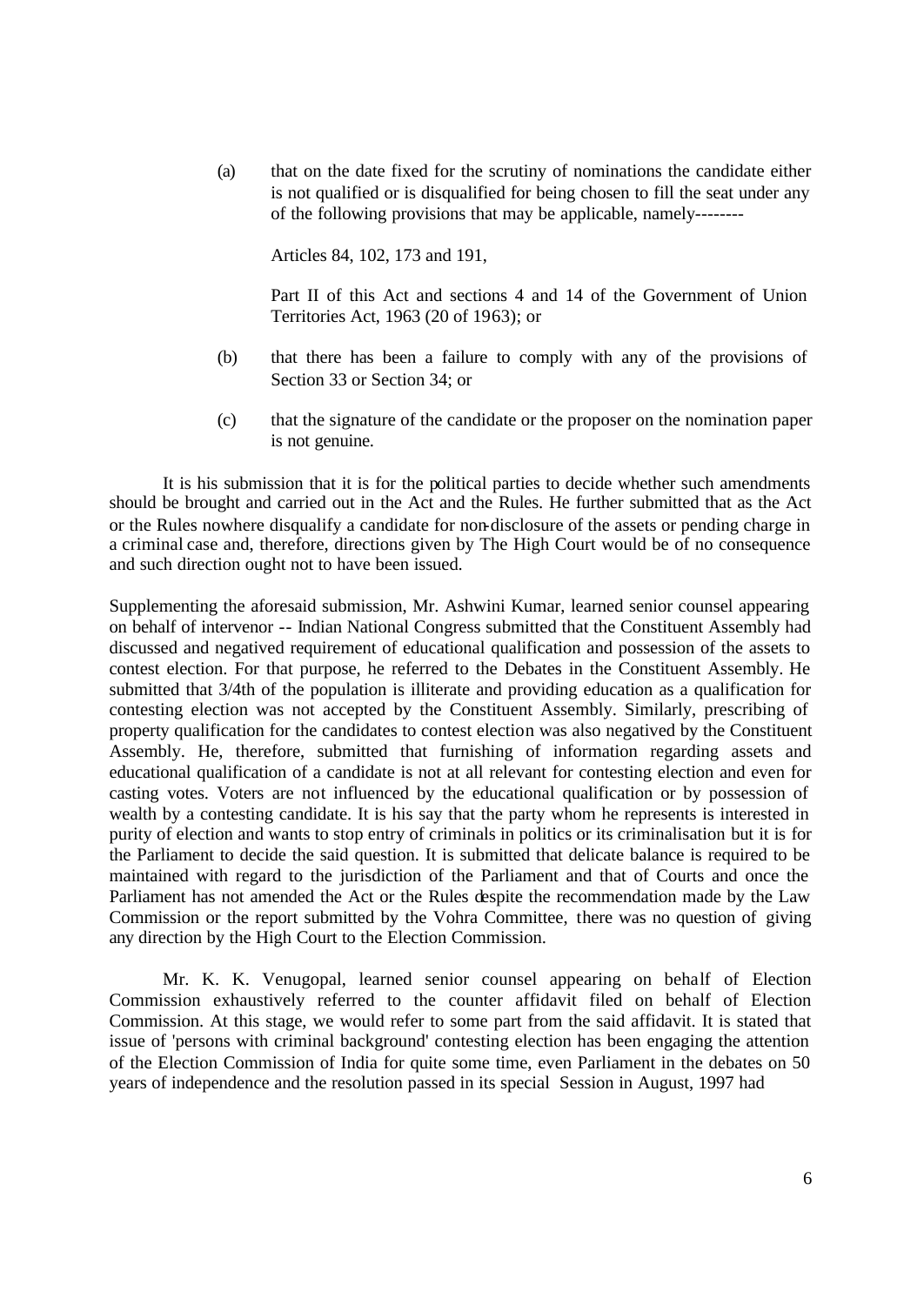shown a great concern about the increasing criminalisation of politics; it is widely believed that there is criminal nexus between the political parties and anti-social elements which is leading to criminalisation of politics, the criminals themselves are now joining election fray and often even getting elected in the process. Some of them have even adorned ministerial berths and, thus **law breakers have become law makers**. The Commission has suggested that candidate should be required to furnish information in respect of---

- (a) all cases in which he has been convicted of any offence and punished with any kind of imprisonment or amount of fine, and whether any appeal or application for review is pending in respect of any such cases of conviction , and
- (b) all pending cases in which he is involved before any court of law in any offence, punishable with imprisonment for two years or more, and where the appropriate court has on prima facie satisfaction framed the charges against him for proceeding with the trial.

For declaration of assets, it has been suggested by the Election Commission that candidate should be asked to disclose his assets, all immovable and movable properties which would include cash, bank balances, fixed deposits and other savings such as shares, stocks, debentures etc. Candidate also should be directed to disclose for voters' information, not only his assets but his liabilities like over-dues to public financial institutions and Government dues and charges on his/her properties.

For other directions issued by the High Court, it has been pointed out that it is for the political parties to project the capacity and capability of a candidate and that directions issued by the High Court are required to be set aside. Finally, the Election Commission has suggested as under:-

- "I. Each candidate for election to Parliament or a State Legislature should submit , along with his nomination paper, a duly sworn affidavit, for the truth of which he is liable, as a necessary part of his nomination paper, furnishing therein, information on the following aspects in relation to his candidature:-
	- (i) whether the candidate is convicted of any offence in any case in the past, and punished with imprisonment or fine, if so, the details thereof, together with the details of any pending appeals or applications for revision in any such cases of conviction;
	- (ii) whether the candidate is accused in any pending case, of any offence punishable with imprisonment for two years or more, and in which charges have been framed against him by the competent court of law, if so, the details there of, together with the details of any pending appeals or applications for revision in respect of the charges framed in any such cases;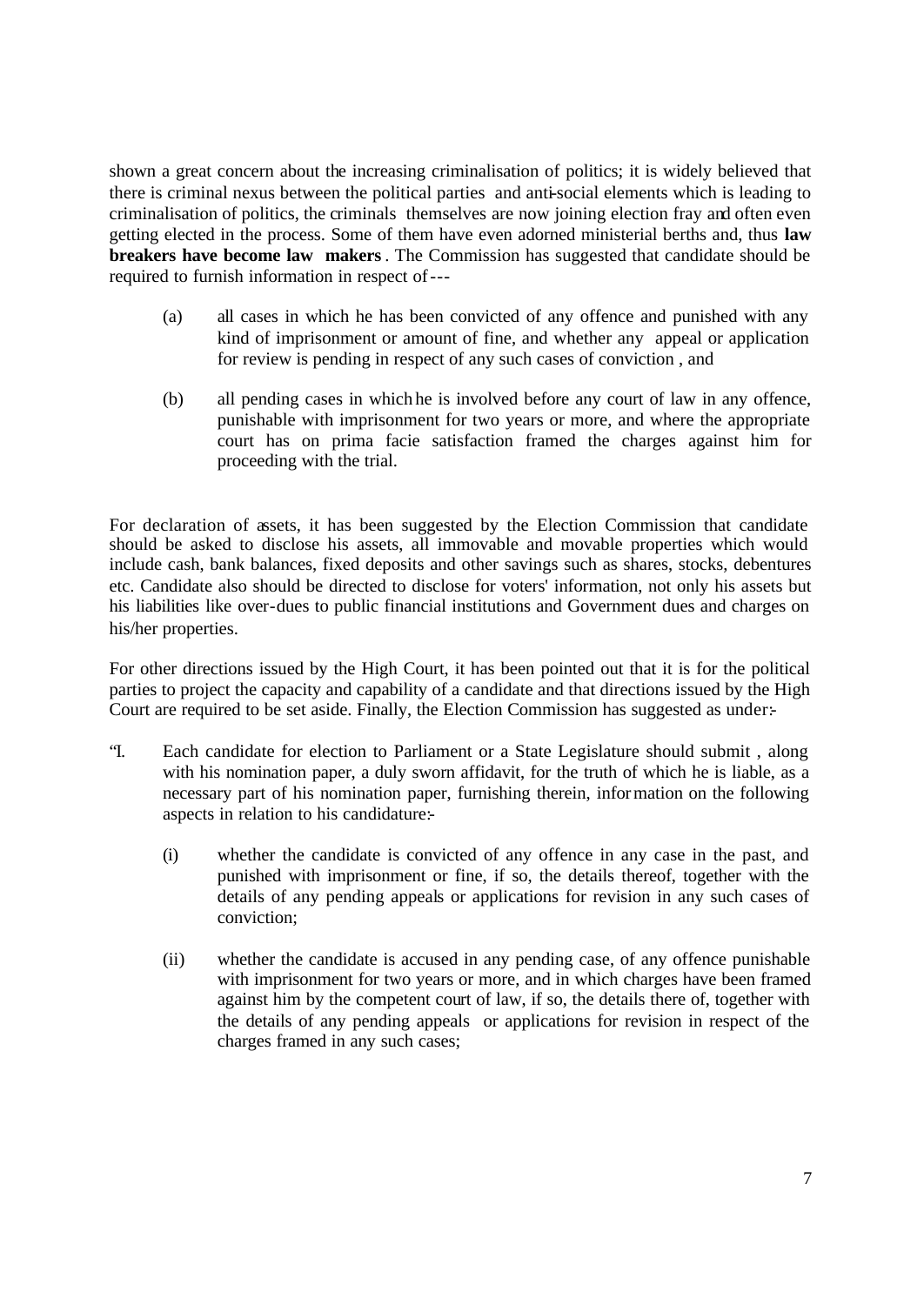- (iii) whether the candidate is an income tax and/or wealth tax assessee and has been paying his tax(es) and filing his returns regularly, wherever he is liable , and if so, the financial year for which the last income tax/wealth tax return has been filed;
- (iv) the liabilities of the candidate, his/her spouse and minor children ; that is to say, over–dues to any public financial institutions, any government dues, and charges on his/her properties;
- (v) the educational qualifications of the candidate.
- II. The information by each candidate in respect of all the foregoing aspects shall be furnished by the candidate in a format to be prescribed by the Election Commission and shall be supported by a duly sworn affidavit, making him responsible for the correctness of the information so furnished and liable for any false statement.
- III The information so furnished by each candidate in the prescribed format and supported by a duly sworn affidavit shall be disseminated by the Election Commission, through the respective Returning Officers, by displaying the same on the notice board of the Returning Officer and making the copies thereof available freely and liberally to all other contesting candidates and the representatives of the print and electronic media.

If any rival candidate furnishes information to the contrary, by means of a duly sworn affidavit, such affidavit of the rival candidate may also be disseminated along with the affidavit of the candidate concerned.

The Court may lay down that it would be mandatory for each candidate for election to Parliament or State Legislature, to file along with his nomination paper, the aforesaid duly sworn affidavit, furnishing therein the information on the aspects detailed above and that the nomination paper of such a candidate who fails or refuges to file the required affidavit of files an incomplete affidavit shall be deemed to be an incomplete nomination paper within the meaning of section 33 (1) of the Representation of the People Act, 1951 and shall suffer consequences according to law.

The aforesaid suggestions made by the Election Commission would certainly mean that except certain modifications, Election Commission virtually supports the directions issued by the High Court and that candidates must be directed to furnish necessary information with regard to pending criminal cases as well as assets and educational qualification.

Mr. Rajinder Sachhar, learned senior counsel appearing on behalf of the petitioners relied upon the decision rendered by this Court in *Vineet Narain and Others v. Union of India and Another* [(1998) 1 SCC 226] and submitted that considering the widespread illiteracy of the voters, and at the same time their overall culture and character, if they are well informed about the candidates contesting election as M.P. or M.L.A, they would be in a position to decide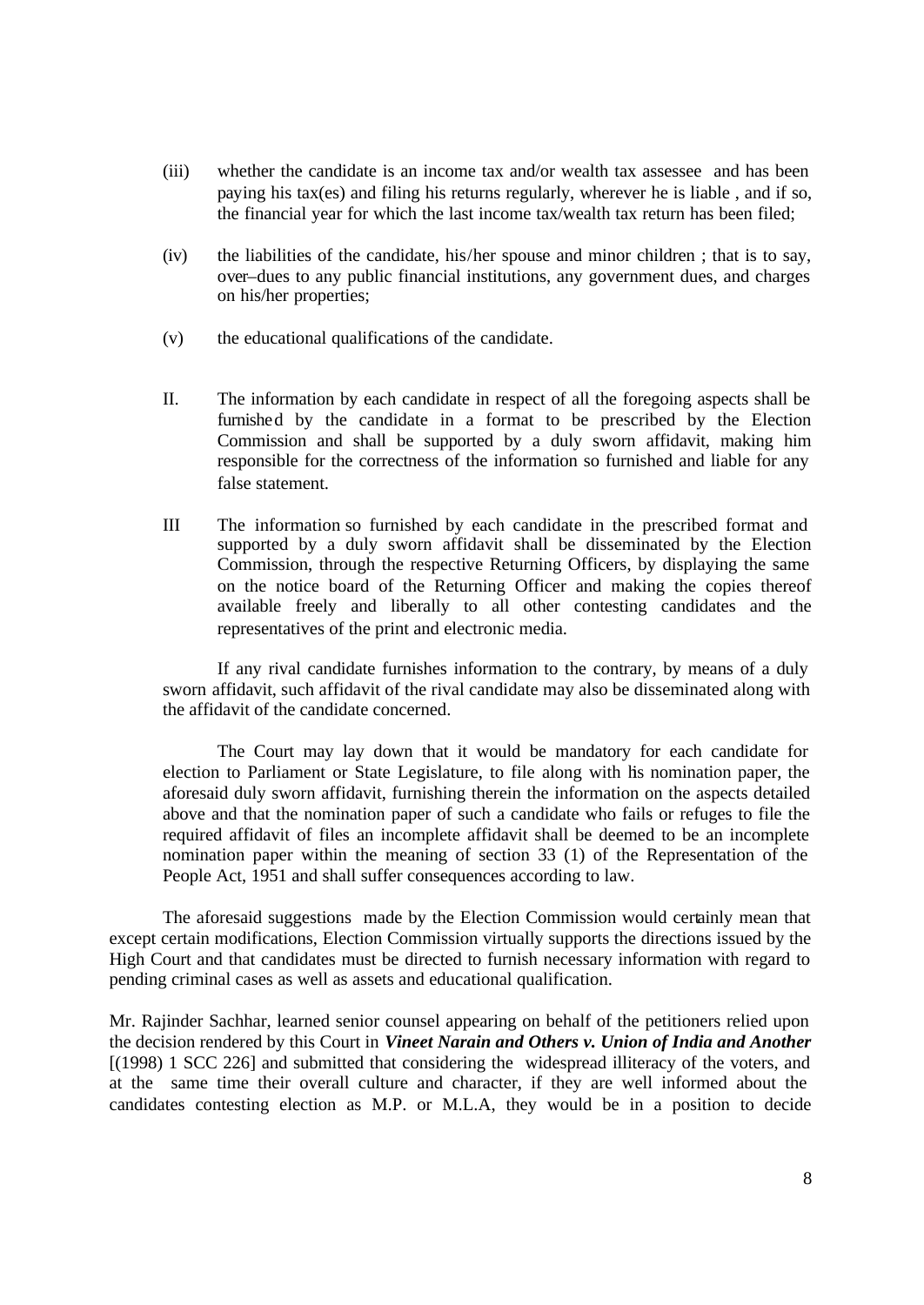independently to cast their votes in favour of a candidate who, according to them, is much more efficient to discharge his functions as M.P. or M.L.A. He, therefore, submitted that presuming that the High Court has no jurisdiction to pass orders to fill in the gaps, this Court can do so by exercising its powers under Article 142 which have the effect of law.

In *Vineet Narain's case (Supra)*, this Court dealt with the writ petitions under Article 32 of the Constitution of India brought in public interest wherein allegation was against the Central Bureau of Investigation (CBI) of inertia in matters where accusation made was against high dignitaries. Primary question considered was--whether it was within the domain of judicial review and it could be an effective instrument for activating the investigating process which is under the control of the executive? While discussing the powers of this Court it was observed:

"The powers conferred on this Court by the Constitution *are ample to remedy this defect and to ensure enforcement of the concept of equality*. There are ample powers conferred by Article 32 read with Article 142 to make orders which have the effect of law by virtue of Article 141 and there is mandate to all authorities to act in aid of the orders of this Court as provided in Article 144 of the Constitution. In a catena of decisions of this Court, this power has been recognised and exercised, if need be, by issuing necessary directions to fill the vacuum till such time the legislature steps in to cover the gap or the executive discharges its role." [Emphasis supplied]

In paragraph 51, the Court pointed out previous precedents for exercise of such power:

"In exercise of the powers of this Court under Article 32 read with Article 142, guidelines and directions have been issued in a large number of cases and a brief reference to a few of them is sufficient. In *Erach Sam Kanga v. Union of India* [W.P. No. 2632 of 1978 decided on 20.3 1979] the Constitution Bench laid down certain guidelines relating to the Emigration Act. In *Lakshmi Kant Pandey v. Union of India* [(1984) 2 SCC 244] (In re, Foreign Adoption), guidelines for adoption of minor children by foreigners were laid down. Similarly in *State of W.B. v. Sampat Lal* [(1985) 1 SCC 317] *K. Veeraswami v. Union of India* [(1991) 3 SCC 655] *Union Carbide Corpn. v. Union of India* [(1991) 4 SCC 584], *Delhi Judicial Service Association v. State of Gujarat (Nadiad Case)* [(1991) 4 SCC 406], *Delhi Development Authority v. Skipper Construction Co. (P) Ltd.* [(1996) 4 SCC 622] and *Dinesh Trivedi, M.P. v. Union of India* [(1997) 4 SCC 306] guidelines were laid down having the effect of law, requiring rigid compliance. In *Supreme Court Advocates on Record Association v. Union of India (IInd Judges case)* [(1993) 4 SCC 441], a nine-Judge Bench laid down guidelines and norms for the appointment and transfer of Judges which are being rigidly followed in the matter of appointments of High Court and Supreme Court Judges and transfer of High Court Judges. More recently in *Vishaka v. State of Rajasthan* [(1997) 6 SCC 241] elaborate guidelines have been laid down for observance in workplaces relating to sexual harassment of working women. In *Vishaka* (supra) it was said (SCC pp. 249-50, para 11).

"11. The obligation of this Court under Article 32 of the Constitution for the enforcement of these fundamental rights in the absence of legislation must be viewed along with the role of judiciary envisaged in the Beijing Statement of Principles of the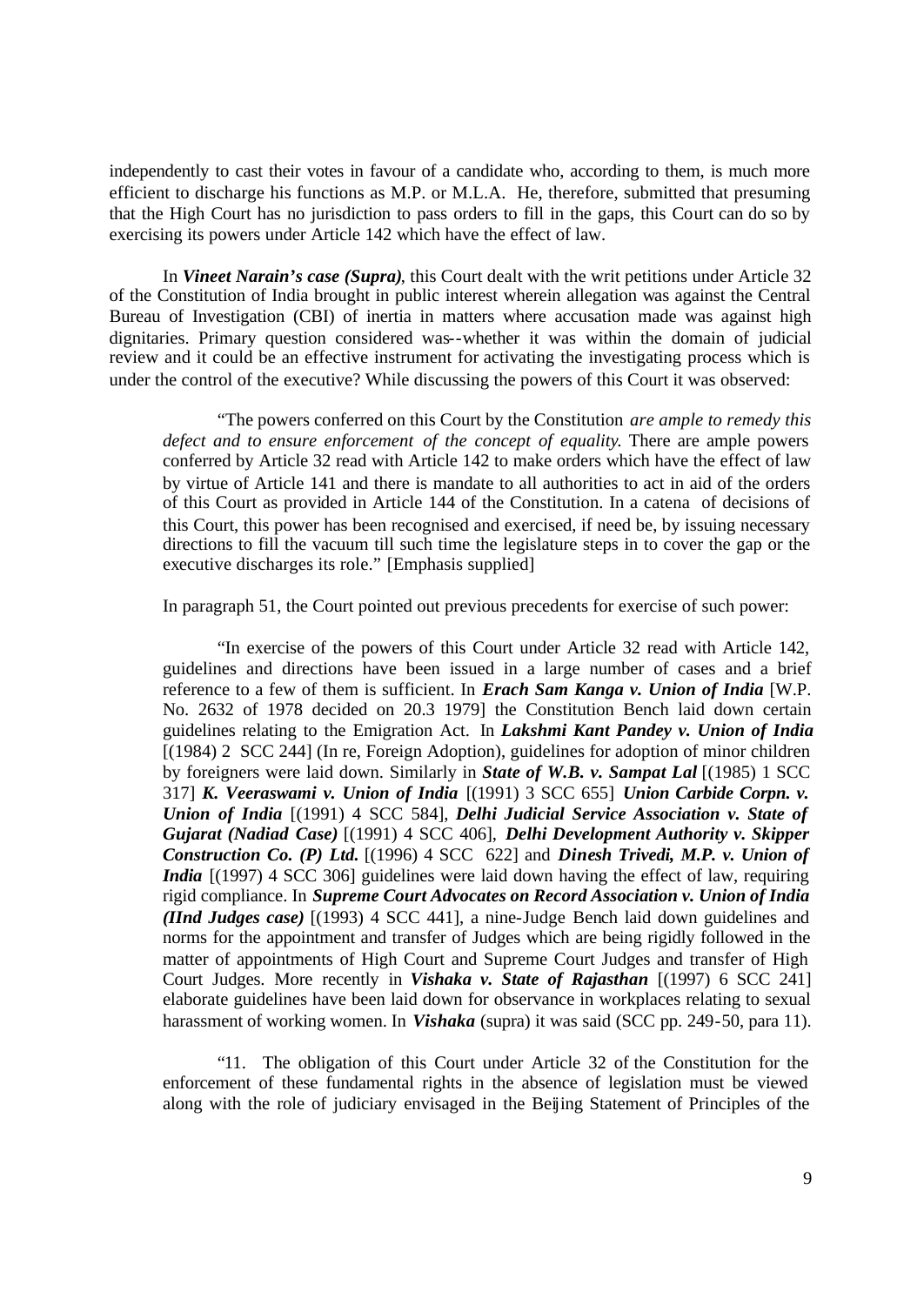Independence of Judiciary in the LAWASIA region. These principles were accepted by the Chief Justices of Asia and the Pacific at Beijing in 1995 (As amended at Manila,  $28<sup>th</sup>$ August, 1997) as those representing the minimum standards necessary to be observed in order to maintain the independence and effective functioning of the judiciary. The objectives of the judiciary mentioned in the Beijing Statement are:

"Objectives of the Judiciary:

- 10. The objectives and functions of the Judiciary include the following:
	- (a) to ensure that all persons are able to live securely under the rule of law;
	- (b) to promote within the proper limits of the judicial function the observance and the attainment of human rights; and
	- (c) to administer the law impartially among persons and between persons and the State."

Thus, an exercise of this kind by the court is now a well-settled practice which has taken firm roots in our constitutional jurisprudence. This exercise is essential to fill the void in the absence of suitable legislation to cover the field."

Ms. Kamini Jaiswal, learned counsel appearing on behalf of respondents in support of the decision rendered by the High Court referred to the decision in *Kihoto Hollohan v. Zachillhu and Others* [1992 Supp. (2) SCC 651] wherein while considering the validity of the Tenth Schedule of the Constitution the Court observed "democracy is a part of the basic structure of our Constitution; and rule of law and free and fair elections are basic features of democracy. One of the postulates of free and fair elections is provisions for resolution of election disputes as also adjudication of disputes relating to subsequent dis-qualifications by an independent authority". She, therefore, contended that for free and fair elections and for survival of democracy, entire history, background and the antecedents of the candida te are required to be disclosed to the voters so that they can judiciously decide in whose favour they should vote; otherwise, there would not be true reflection of electoral mandate. For interpreting Article 324, she submitted that this provision outlines broad and general principles giving power to the Election Commission and it should be interpreted in a broad perspective as held by this Court in various decisions.

In these matters questions requiring consideration are-

- 1. Whether Election Commission is empowered to issue directions as ordered by the High Court?
- 2. Whether a voter a citizen of this country has right to get relevant information, such as, assets, qualification and involvement in offence for being educated and informed for judging the suitability of a candidate contesting election as MP or MLA?

For deciding the aforesaid questions, we would proceed on the following accepted legal position.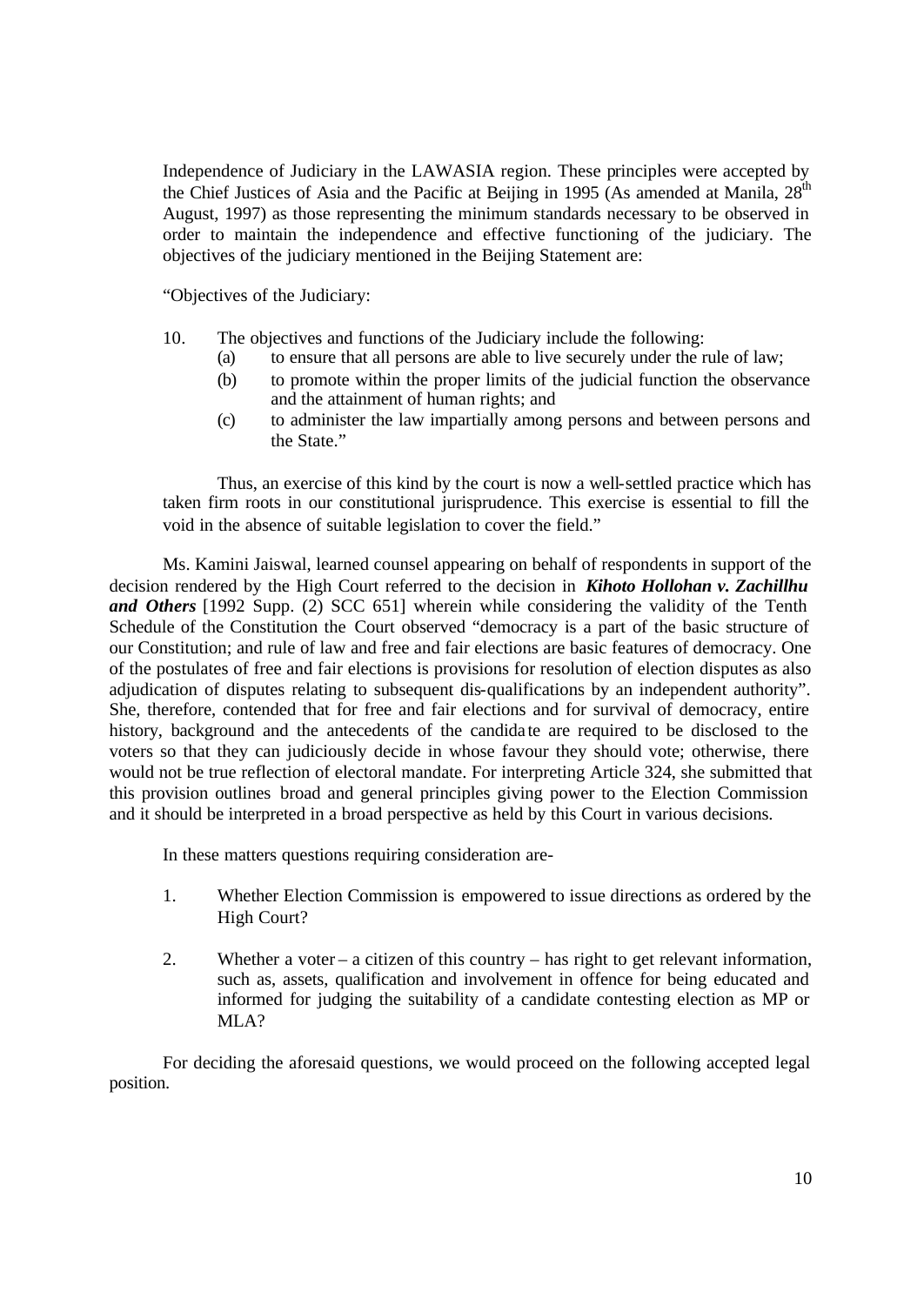At the outset we would say that it is not possible for this Court to give any directions for amending the Act or the statutory Rules. It is for the Parliament to amend the Act and the Rules. It is also established law that no direction can be given, which would be contrary to the Act and the Rules.

However, it is equally settled that in case when the Act or Rules are silent on a particular subject and the Authority implementing the same has constitutional or statutory power to implement it, the Court can necessarily issue directions or orders on the said subject to fill the vacuum or void till the suitable law is enacted.

Further, it is to be stated that  $-$  (a) one of the basic structure of our Constitution is `republican and democratic form of government'; **(b)** the election to the House of People and the Legislative Assembly is on the basis of adults suffrage, that is to say, every person who is citizen of India and who is not less than 18 years of age on such date as may be fixed in that behalf by or under any Law made by the appropriate Legislature and is not otherwise disqualified under the Constitution or any law on the ground of non-residence, unsoundness of mind, crime or corrupt or illegal practice, shall be entitled to be registered as a voter at any such election (Article 326) and **(c)** holding of any asset (immovable or movable) or any educational qualification is not the eligibility criteria to contest election; and **(d)** Under Article 324, the superintendence, direction and control of the conduct of all elections' to Parliament and to the Legislature of every State vests in Election Commission. The phrase `conduct of elections' is held to be of wide amplitude which would include power to make all necessary provisions for conducting free and fair elections.

#### **Question No. 1**

### **Whether Election Commission is empowered to issue directions as ordered by the High Court?**

For health of democracy and fair election, whether the disclosure of assets by a candidate, his/her qualification and particulars regarding involvement in criminal cases are necessary for informing voters, may be illiterate, so that they can decide intelligently, whom to vote? In our opinion, the decision of even illiterate voter, if properly educated and informed about the contesting candidate, would be based on his own relevant criteria of selecting a candidate. In democracy, periodical elections are conducted for having efficient governance for the country and for the benefit of citizens – voters. In a democratic form of government, voters are of utmost importance. They have right to elect or re-elect on the basis of the antecedents and past performance of the candidate. He has choice of deciding whether holding of educational qualification or holding of property is relevant for electing or re-electing a person to be his representative. Voter has to decide whether he should cast vote in favour of a candidate who is involved in criminal case. For maintaining purity of elections and healthy democracy, voters are required to be educated and well informed about the contesting candidates. Such information would include assets held by the cand idate, his qualification including educational qualification and antecedents of his life including whether he was involved in a criminal case and if the case is decided - its result, if pending – whether charge is framed or cognizance is taken by the Court? There is no necessity of suppressing the relevant facts from the voters.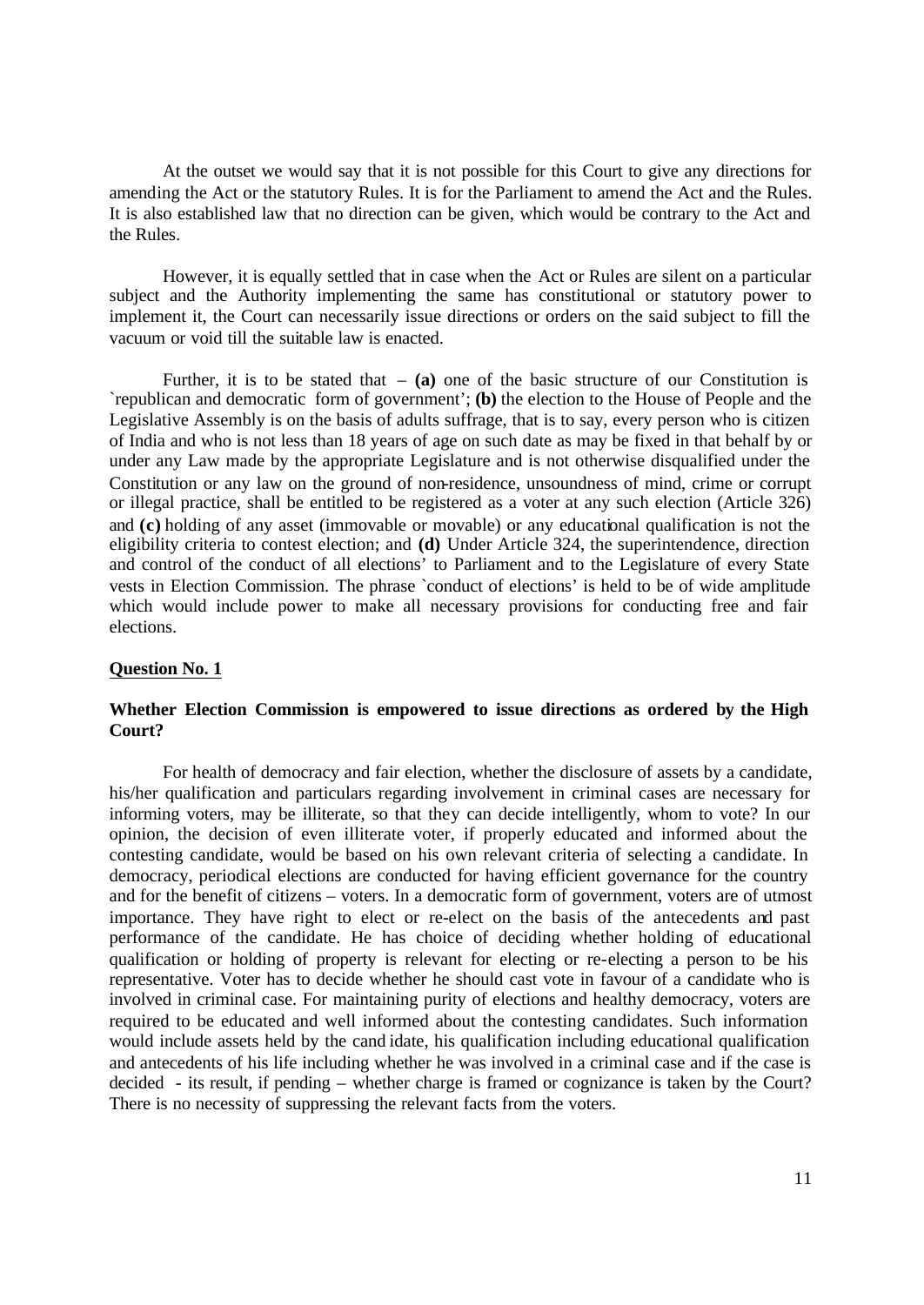The Constitution Bench of this Court in **Mohinder Singh Gill v. The Chief Election Commissioner, New Delhi** [(1978) 1 SCC 405] while dealing with a contention that Election Commission has no power to cancel the election and direct re-poll, referred to the pervasive philosophy of democratic elections which Sir Winston Churchill vivified in matchless word:-

"At the bottom of the all tributes paid to democracy is the little man, walking into a little booth, with a little pencil, making a little cross on a little bit of paper – no amount of rhetoric or voluminous discussion can possibly diminish the overwhelming importance of the point.

If we may add, the little large Indian shall not be hijacked from the course of free and fair elections by *mob muscle methods, or subtle perversion of discretion by men `dressed in little brief authority'*. For `be you ever so high, the law is above you'.

The moral may be stated with telling terseness in the words of `William Pitt; *Where laws end, tyranny begins'*. Embracing both these mandates and, emphasizing their combined effect is the elemental law and politics of Power best expressed by Benjamin Disraeli [Vivian Grey, BK VI Ch 7]:

I repeat … that all power is a trust that we are accountable for its exercise that, from the people and for the people, all springs, and all must exist."

Further the Court in (para 23) observed thus:-

*"Democracy is government by the people. It is a continual participative operation, not cataclysmic, periodic exercise. The little man, in his multitude, marking his vote at the poll does a social audit of his Parliament plus political choice of this proxy.* Although the full flower of participative Government rarely blossoms, the minimum credential of popular government is appeal to the people after every term for a renewal of confidence. So we have adult franchise and general elections as constitutional compulsions. `The right of election is the very essence of the constitution' (Junius). It needs little argument to hold that heart of the Parliamentary system is free and fair elections periodically held, based on adult franchise, although social and economic democracy may demand much more."

Thereafter the Court dealt with the scope of Article 324 and observed (in para 39) thus:-

"…Article 324, in our view, operates in areas left unoccupied by legislation and the words `superintendence, direction and control,' as well as `conduct of all elections', are the broadest terms…"

The Court further held: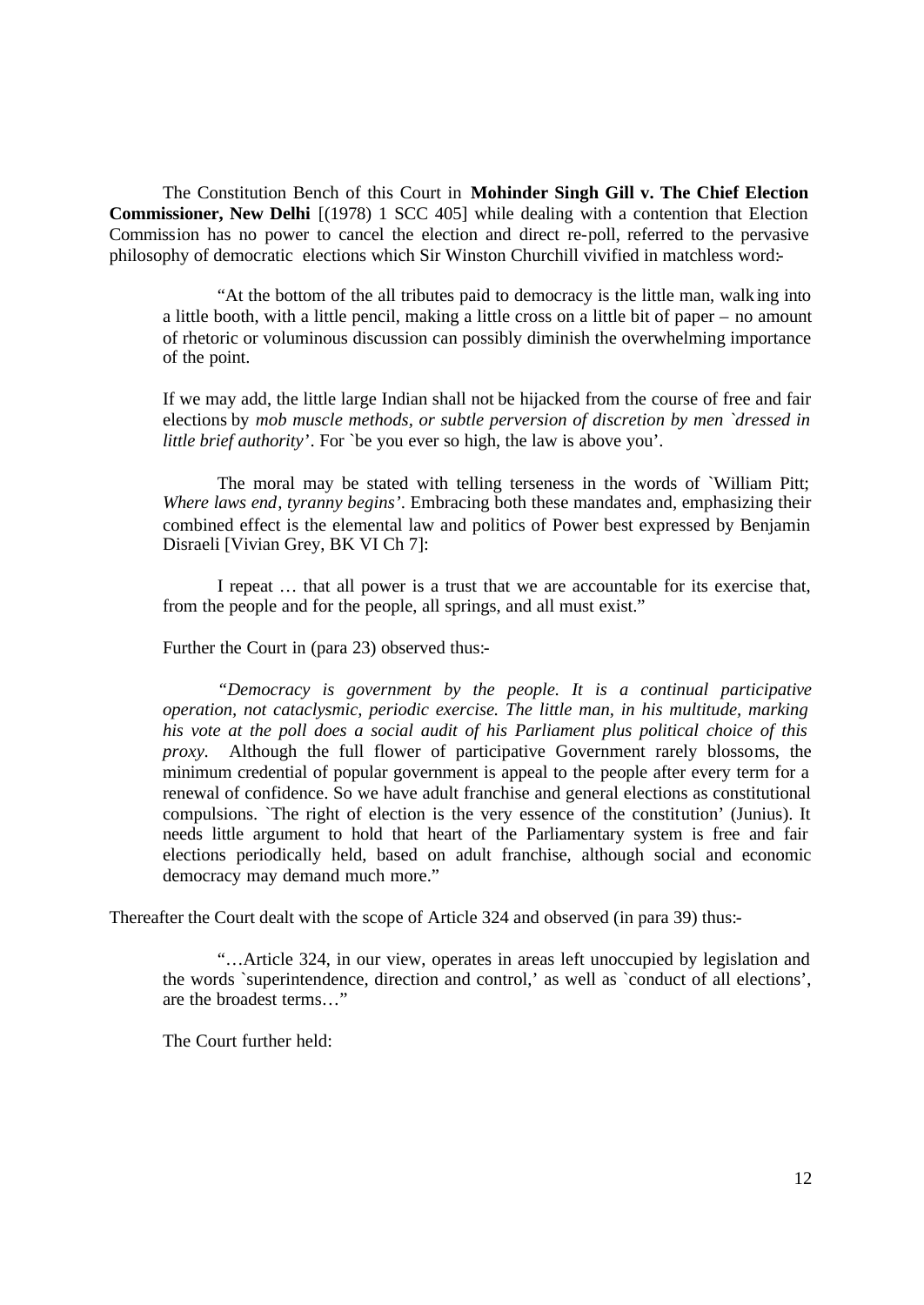"Our conclusion on this limb of the contention is that Article 324 is wide enough to supplement the powers under the Act, as here, but subject to the several conditions on its exercises we have set out."

The Court also held (in para 77) thus:-

"We have been told that wherever the Parliament has intended a hearing it has said so in the Act and the rules and inferentially where it has not specificated it is otiose. There is no such sequitur. *The silence of a statute has no exclusio nary effect except where it flows from necessary implication*. Article 324 vests a wide power and where some direct consequence on candidate emanates from its exercise we must read this functional obligation."

In concluding portion of paragraph 92, the Court *inter alia* observed thus:-

- "1(b) Election, in this context, has a very wide connotation commencing from the Presidential notification calling upon the electorate to elect and culminating in the final declaration of the returned candidate.
- 2(a) The Constitution contemplates a free and fair election and vests comprehensive responsibilities of superintendence, direction and control of the conduct of elections in the Election Commission. *This responsibility may cover powers, duties and functions of many sorts, administrative or other, depending* on the circumstances.
- (b) Two limitations at least are laid on its plenary character in the exercise thereof. Firstly, when Parliament or any State Legislature has made valid law relating to or in connection with elections, the Commission shall act in conformity with, not in violation of, such provision *but where such law is silent Article 324 is a reservoir of power to act for the avowed purpose of, not divorced from, pushing forward a free and fair election with expedition….*

In concurring judgment, Goswami, J, with regard to Article 324 observed (in para 113) thus:-

"…….Since the conduct of all elections to the various legislative bodies and to the offices of the President and the Vice President is vested under Article 324 (1) in the Election Commission, *the framers of the Constitution, took care to leaving scope for exercise of residuary power by the Commission, in its own right,* as a creature of the Constitution, in the infinite variety of situations that may emerge from time to time in such a Large democracy as ours. Every contingency could not be foreseen, or anticipated with precision. That is why there is no hedging in Article 324. The Commission may be required to cope with some situation which may not be provided for in the enacted laws and the rules." [Emphasis supplied]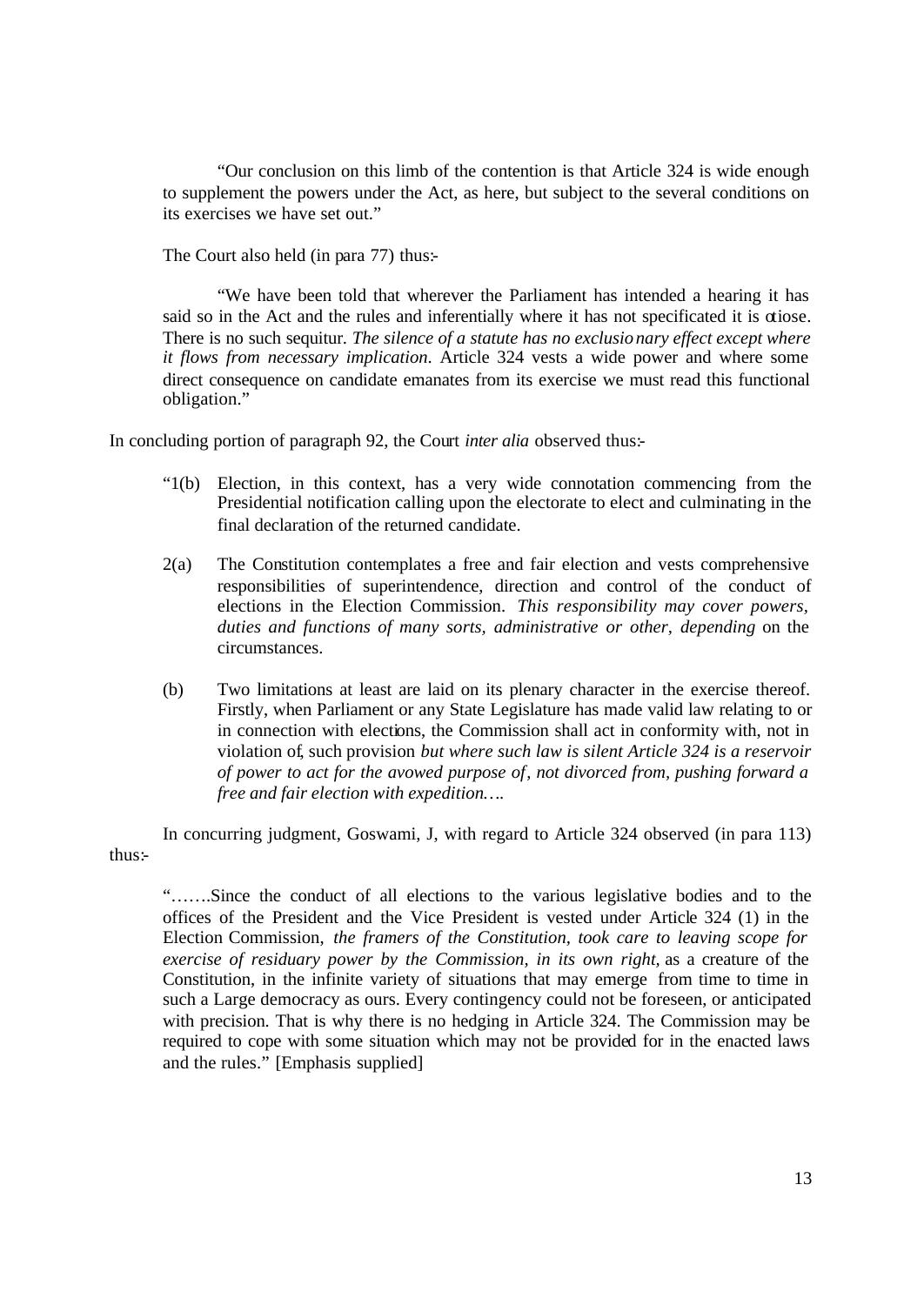The aforesaid decision of the constitution bench unreservedly lays down that in democracy the little man – voter has overwhelming importance on the point and the little-large Indian (voter) should not be hijacked from the course of free and fair elections by subtle perversion of discretion of casting votes. In a continual participative operation of periodical election, the voter does a social audit of his candidate and for such audit he must be well informed about the past of his candidate. Further, Article 324 operates in areas left unoccupied by legislation and the words 'superintendence, direction and control' as well as 'conduct of all elections' are the broadest terms. The silence of statute has no exclusionary effect except where it flows from necessary implication. Therefore, in our view, it would be difficult to accept the contention raised by Mr. Salve, learned Solicitor General and Mr. Ashwini Kumar, learned senior counsel appearing on behalf of Intervenor that if there is no provision in the Act or the Rules, the High Court ought not to have issued such directions to the Election Commission. It is settled that the power of the Commission is plenary in character in exercise thereof. In a statutory provisions or rules, it is known that every contingency could not be foreseen or anticipated with precision, therefore, Commission can cope with situation where the field is unoccupied by issuing necessary orders.

Further, this Court in *Kanhiya Lal Omar v. R.K. Trivedi and others* [(1985)4 SCC 628] dealt with the Constitutional validity of the Election Symbols (Reservation and Allotment) Order, 1968 which was issued by the Election Commission in its plenary exercise of power under Article 324 of the Constitution read with Rules 5 and 10 of the Conduct of Election Rules, 1961. The challenge was on the ground that Symbols Order which is legislative in character could not be issued by the Commission because the Commission is not entrusted by law the power to issue such an order regarding the specification, reservation and allotment of symbol that may be chosen by the candidates at elections in parliamentary and Assembly constituencies. It was urged that Article 324 of the Constitution which vests the power of superintendence, direction and control of all elections to Parliament and to the Legislature of a State in the Commission cannot be construed as conferring the power on the Commission to issue the Symbols. The Court negatived the said contention and pertinently observed that "the word 'elections' in Article 324 is used in a wide sense so as to include *the entire process of election which consists of several stages and it embraces many steps, some of which may have an important bearing on the result of the process*. India is a country which consists of millions of voters. Although they are quite conscious of their duties politically, unfortunately, a large percentage of them are still illiterate." The Court in paragraph 16 held:-

"16, Even if for any reason, it is held that any of the provisions contained in the Symbols Order are not traceable to the Act or the Rules*, the power of the Commission under Article 324(1) of the Constitution which is plenary in character can encompass all such provisions*. Article 324 of the Constitution operates in areas left unoccupied by legislation and the words 'superintendence', 'direction' and `control' as well as "conduct of all elections" are the broadest terms which would include the power to make all such provisions. [See *Mohinder Singh Gill v. Chief Election Commissioner, New Delhi* [(1978) 1 SCC 405] and *A.C. Jose v. Sivan Pillai* [(1984) 2 SCC 656]}

The Court further observed:-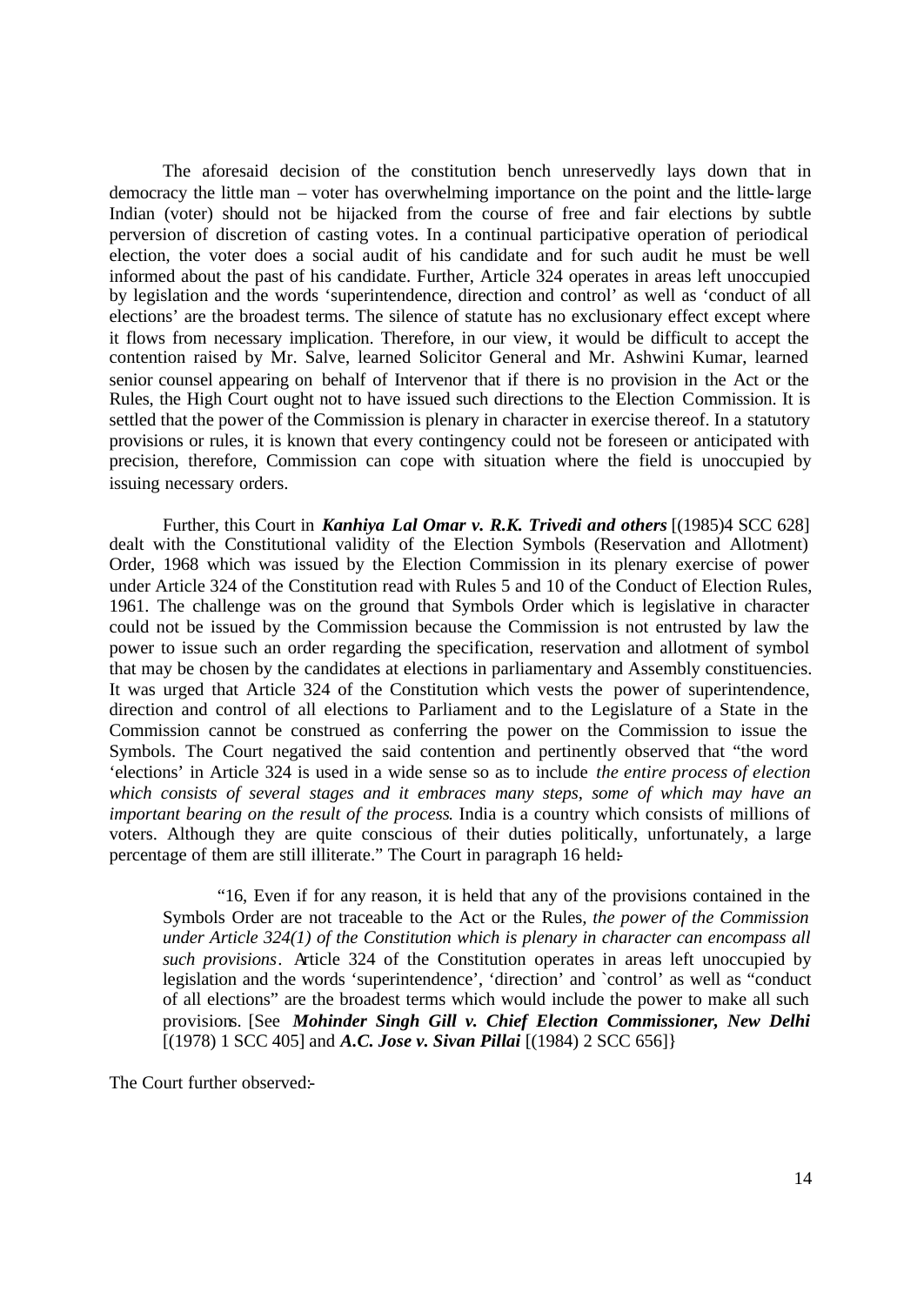"…While, construing the expression "superintendence, direction and control" in Article 324 (1), one has to remember that every norm which lays down a rule of conduct cannot possibly be elevated to the position of legislation or delegated legislation. *There*  are some authorities or persons in certain grey areas who may be sources of rules of *conduct and who at the same time cannot be equated to authorities or persons* who can make law, in the strict sense in which it is understood in jurisprudence. A direction may mean an order issued to a particular individual or a precept which many may have to follow. It may be a specific or a general order. One has also to remember that the source of power in this case is the Constitution, the highest law of the land, which is the repository and source of all legal powers and any power granted by the Constitution for a specific purpose should be construed liberally so that the object for which the power is granted is effectively achieved. Viewed from this angle it cannot be said that any of the provisions of the Symbols Order suffers from want of authority on the part of the Commission, which has issued it."

Thereafter, this Court in *Common Cause (A Registered Society) v. Union of India and others* [(1996) 2 SCC 752] dealt with election expenses incurred by political parties and submission of return and the scope of Article 324 of the Constitution, where it was contended that cumulative effect of the three statutory provisions, namely, Section 293-A of the Companies Act, 1956, Section 13-A of the Income Tax Act, 1961 and Section 77 of the Representation of the People Act, 1951, is to bring transparency in the election funding and people of India must know the source of expenditure incurred by the political parties and by the candidates in the process of election. It was contended that election in the country are fought with the help of money power which is gathered from black sources and once elected to power, it becomes easy to collect tons of black money, which is used for retaining power and for re-election and that this vicious circle has totally polluted the basic democracy in the country. The Court held that purity of election is fundamental to democracy and the Commission can ask the candidates about the expenditure incurred by the candidates and by a political party and for this purpose. The Court also held:-

"…The political parties in their quest for power spend more than one thousand crore of rupees on the General Election (Parliament alone), yet nobody accounts for the bulk of the money so spent and there is no accountability anywhere. Nobody discloses the source of the money. There are no proper accounts and no audit. From where does the money come nobody knows. In a democracy where rule of law prevails this type of naked display of black money, by violating the mandatory provisions of law, cannot be permitted."

Thereafter, the Court observed that under Article 324, the Commission can issue suitable directions to maintain the purity of election and in particular to bring transparency in the process of election. The Court also held (paragraph 26) thus:-

"Superintendence and control over the conduct of election by the Election Commission include the scrutiny of all expenses incurred by a political party, a candidate or any other association or body of persons or by any individual in the course of the election. The expression "Conduct of election" is wide enough to include in its sweep, the power to issue directions-- in the process of the conduct of an election -- to the effect that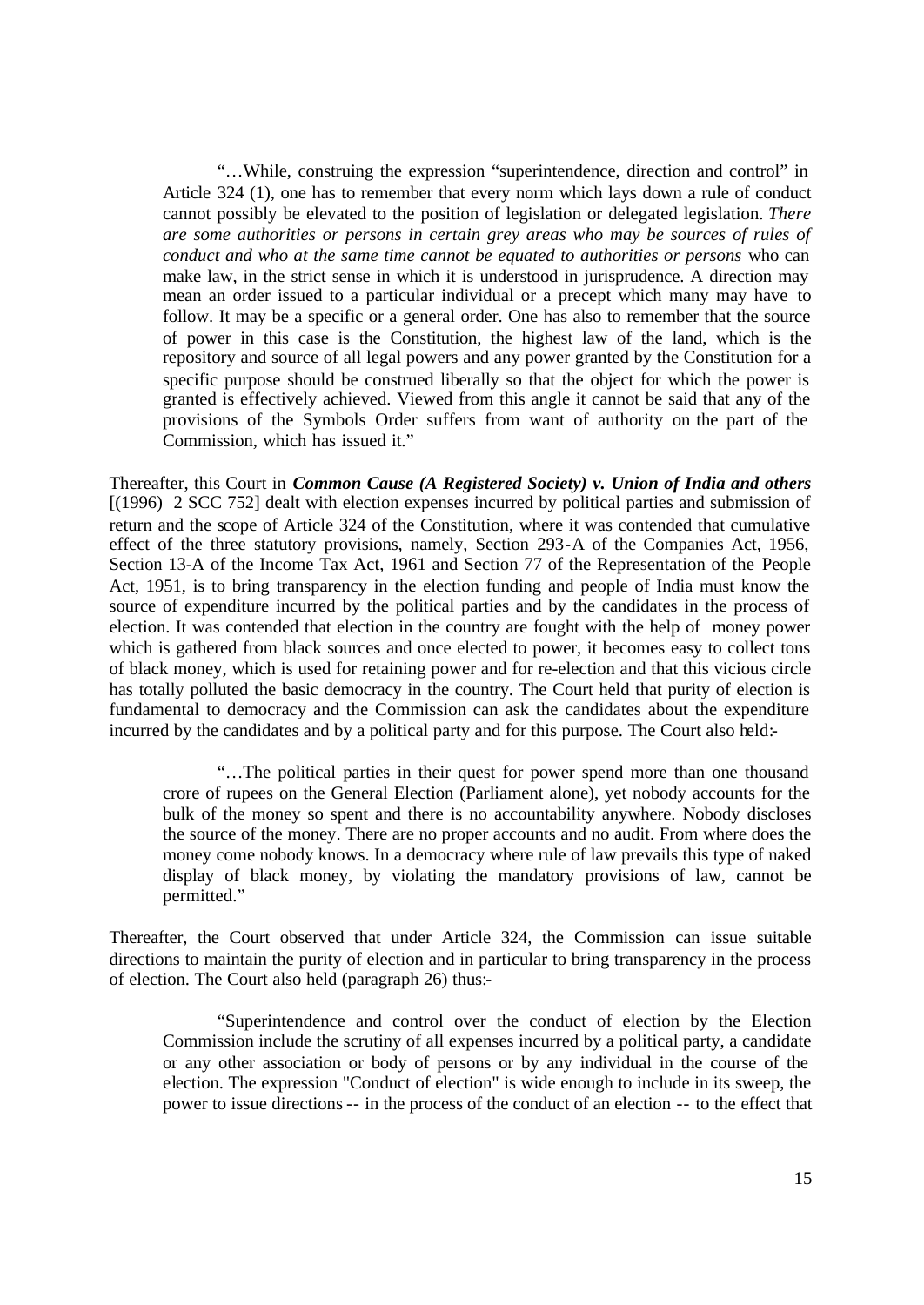the political parties shall submit to the Election Commission, for its scrutiny, the details of the expenditure incurred or authorized by the parties in connection with the election of their respective candidates"

The Court further observed that Constitution has made comprehensive provision under Article 324 to take care of surprise situations and it operates in areas left unoccupied by legislation.

### **Question No. 2**

### **Right to know about the candidates contesting elections.**

Now we would refer to various decisions of this Court dealing with citizens' right to know which is derived from the concept of 'freedom of speech and expression'. The people of the country have a right to know every public act, everything that is done in a public way by the public functionaries. MPs or MLAs are undoubtedly public functionaries. Public education is essential for functioning of the process of popular government and to assist the discovery of truth and strengthening the capacity of an individual in participating in decision making process. The decision making process of a voter would include his right to know about public functionaries who are required to be elected by him.

In *State of Uttar Pradesh v. Raj Narain and Others* [(1975) 4 SCC 428], the Constitution Bench considered a question -- whether privilege can be claimed by the Government of Uttar Pradesh under Section 123 of the Evidence Act in respect of what has been described for the sake of brevity to be the Blue Book summoned from the Government of Uttar Pradesh and certain documents summoned from the Superintendent of Police, Rae Bareli, Uttar Pradesh? The Court observed that "the right to know which is derived from the concept of freedom of speech, though not absolute, is a factor which should make one wary, when secrecy is claimed for transactions which can, at any rate, have no repercussion on public security". The Court pertinently observed as under:-

"In a government of responsibility like ours, where all the agents of the public must be responsible for their conduct, there can be but few secrets. *The people of this country have a right to know every public act, everything that is done in a public way by their public functionaries*. They are entitled to know the particulars of every public transaction in all its bearing…"

In *Indian Express Newspapers (Bombay) Private Ltd. and Others etc. v. Union of India* and others  $[(1985)$  1 SCC 641], this Court dealt with the validity of customs duty on the newsprint in context of Article 19(1) (a). The Court observed (in para 32) thus:

> "The purpose of the press is to advance the public interest by publishing facts and opinions without which a democratic country cannot make responsible judgments…"

The Court further referred (in para 35) the following observations made by this Court in *Romesh Thappar v. State of Madras* (1950 SCR 594):-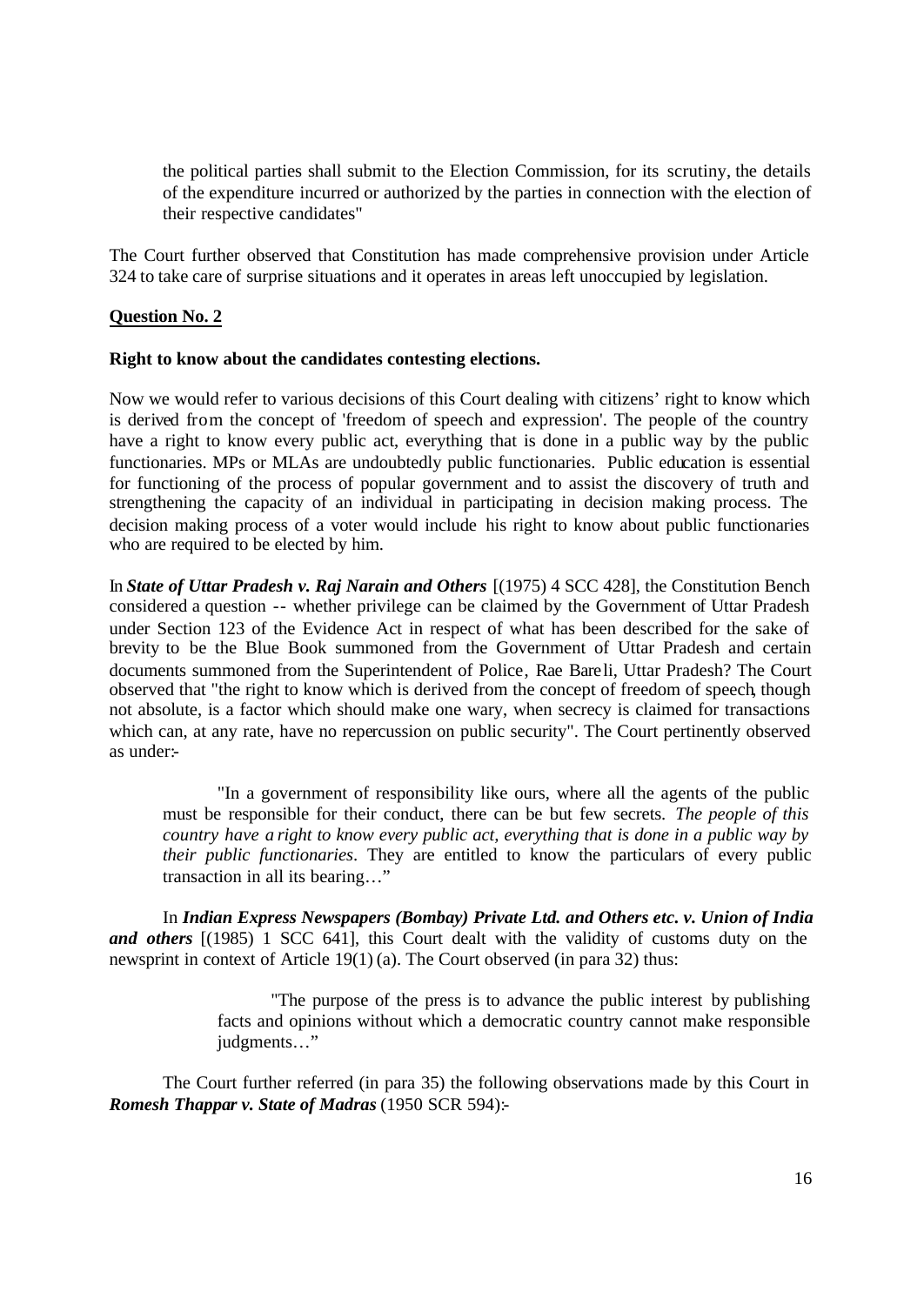"…(The freedom) lay at the foundation of all democratic organizations, for without free political discussion no public education, so essential for the proper functioning of the processes of popular government, is possible. A freedom of such amplitude might involve risks of abuse…(But) "it is better to leave a few of its noxious branches to their luxuriant growth, than, by pruning them away, to injure the vigor of those yielding the proper fruits".

Again in paragraph 68, the Court observed:-

*"…The public interest in freedom of discussion (of which the freedom of the press is one aspect) stems from the requirement that members of a democratic society should be sufficiently informed that they may influence intelligently the decisions which may affect themselves". (*Per Lord Simon of Glaisdale in *Attorney-General v. Times Newspapers Ltd*. (1973) 3 All ER 54). Freedom of expression as learned writers have observed, has four broad social purposes to serve: (I) it helps an individual to attain selffulfilment, (ii) it assists in the discovery of truth, (iii) it strengthens the capacity of an individual in participating in decision-making and (iv) it provides a mechanism by which it would be possible to establish a reasonable balance between stability and social change. All members of society should be able to form their own beliefs and communicate them freely to others. In sum, the fundamental principle involved here is the people's right to know. Freedom of speech and expression should, therefore, receive a generous support from all those who believe in the participation of people in the administration…."

From the afore-quoted paragraph, it can be deduced that the members of a democratic society should be sufficiently informed so that they may influence intelligently the decisions which may affect themselves and this would include their decision of casting votes in favour of a particular candidate. If there is a disclosure by a candidate as sought for then it would strengthen the voters in taking appropriate decision of casting their votes.

In *Secretary, Ministry of Information and Broadcasting, Government of India and Others v. Cricket Association of Bengal and others* [(1995) 2 SCC 161], this Court considered the question of right to telecast sports event and after considering various decisions, the Court referred to Article 10 of the European Convention on Human Rights which inter alia states as follows (para 36):

"10.1. Everyone has the right to freedom of expression. This right shall include freedom to hold opinions and to receive and impart information and ideas without interference by public authority and regardless of frontiers."

Thereafter, the Court summarized the law on the freedom of speech and expression under Article 19(1) (a) as restricted by Article 19 (2) thus:-

"The freedom of speech and expression includes right to acquire information and to disseminate it. Freedom of speech and expression is necessary, for self-fulfillment. It enables people to contribute to debate on social and moral issues. It is the best way to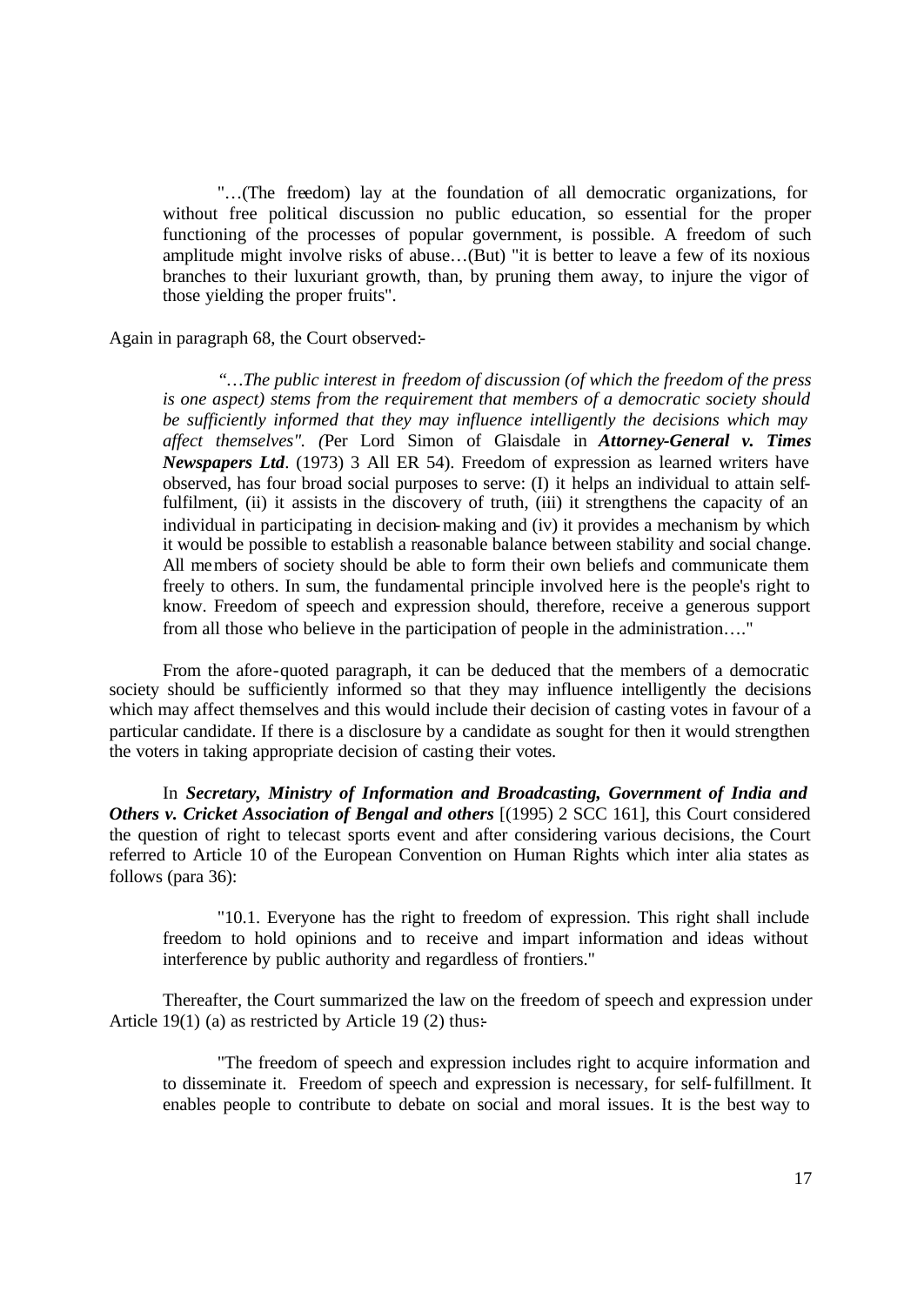find a truest model of anything, since it is only through it that the widest possible range of ideas can circulate. It is the only vehicle of political discourse so essential to democracy. Equally important is the role it plays in facilitating artistic and scholarly endeavors of all sorts…"

The Court dealt with the right of telecast and [in paragraph 75] held thus:-

"In a team event such as cricket, football, hockey etc., there is both individual and collective expression. It may be true that what is protected by Article 19(1) (a) is an expression of thought and feeling and not of the physical or intellectual prowess or skill. It is also true that a person desiring to telecast sports events when he is not himself a participant in the game, does not seek to exercise his right of self-expression. However, *the right to freedom of speech and expression also includes the right to educate, to inform and to entertain and also the right to be educated, informed and entertained.* The former is the right of the telecaster and the latter that of the viewers. The right to telecast sporting event will therefore also include the right to educate and inform the present and the prospective sportsmen interested in the particular game and also to inform and entertain the lovers of the game. Hence, when a telecaster desires to telecast a sporting event, it is incorrect to say that the free-speech element is absent from his right."

The Court thereafter (in paragraph 82) held:

"True democracy cannot exist unless all citizens have a right to participate in the affairs of the polity of the country. The right to participate in the affairs of the country is meaningless unless the citizens are well informed on all sides of the issues, in respect of which they are called upon to express their views. One-sided information, disinformation, misinformation and non-information all equally create an uninformed citizenry which makes democracy a farce when medium of information is monopolised either by a partisan central authority or by private individuals or oligarchic organisation. This is particularly so in a country like ours where about 65 per cent of the population is illiterate and hardly 1 ½ per cent of the population has an access to the print media which is not subject to precensorship."

The Court also observed – "a successful democracy posits an `aware' citizenry."

If right to telecast and right to view to sport games and right to impart such information is considered to be part and parcel of Article 19(1) (a), we fail to understand why the right of a citizen/voter -- a little man -- to know about the antecedents of his candidate cannot be held to be a fundamental right under Article 19(1) (a)? In our view, democracy cannot survive without free and fair election without free and fairly informed voters. Votes cast by uniformed voters in favor of X or Y candidate would be meaningless. As stated in the aforesaid passage, one-sided information, disinformation, misinformation and non-information all equally create an uninformed citizenry which makes democracy a farce. Therefore casting of a vote by misinformed and non-informed voter or a voter having one-sided information only is bound to affect the democracy seriously. Freedom of speech and expression includes right to impart and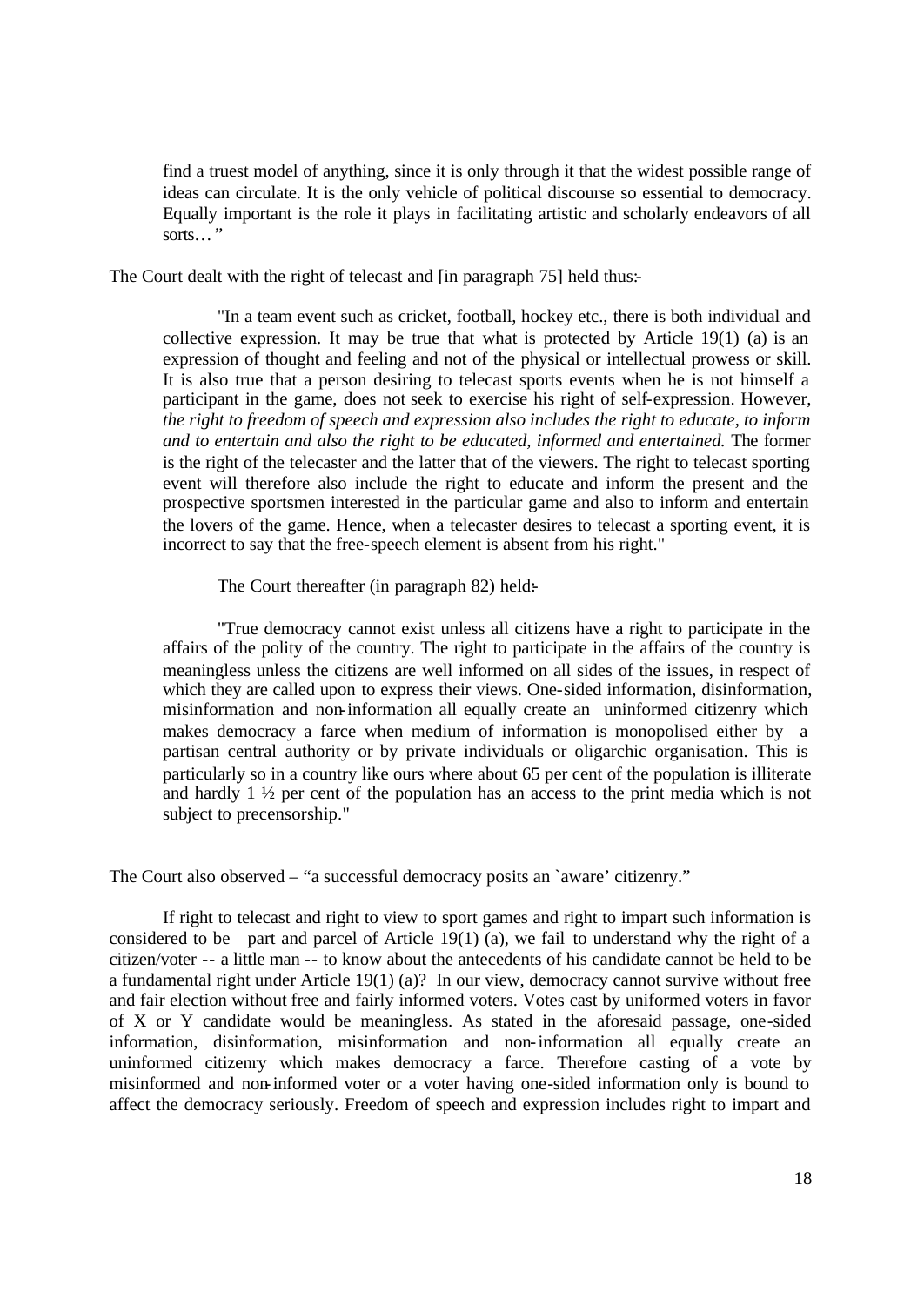receive information which includes freedom to hold opinions. Entertainment is implied in freedom of `speech and expression' and there is no reason to hold that freedom of speech and expression would not cover right to get material information with regard to a candidate who is contesting election for a post which is of utmost importance in the democracy.

In *Dinesh Trivedi M.P. and Others v. Union of India and Others* [(1997) 4 SCC 306], the Court dealt with a petition for disclosure of a report sub mitted by a Committee established by the Union of India on  $9<sup>h</sup>$  July 1993 which was chaired by erstwhile Home Secretary Shri N.N. Vohra which subsequently came to be popularly known as Vohra Committee. During July 1995, a known political activist Naina Sahni was murdered and one of the persons arrested happened to be an active politician who had held important political posts and newspaper report published a series of articles on the criminalisation of politics within the country and the growing links between political leaders and mafia members. The attention of the masses was drawn towards the existence of the Vohra Committee Report. It was suspected that the contents of the Report were such that the Union Government was reluctant to make it public.

In the said case, the Court dealt with citizen's rights to freedom of information and observed "in modern constitutional democracies, it is axiomatic that citizens have a right to know about the affairs of the Government which, having been elected by them, seek to formulate sound policies of governance aimed at their welfare". The Court also observed "democracy expects openness and openness is concomitant of a free society and the sunlight is a best disinfectant".

Mr. Ashwini Kumar, learned senior counsel appearing on behalf of the intervenor submitted that the aforesaid observations are with regard to citizen's right to know about the affairs of the Government, but this would not mean that citizens have a right to know the personal affairs of MPs or MLAs. In our view this submission is totally misconceived. There is no question of knowing personal affairs of MPs or MLAs. The limited information is whether the person who is contesting election is involved in any criminal case and if involved what is the result ? Further there are widespread allegations of corruption against the persons holding post and power. In such a situation, question is not knowing personal affairs but to have openness in democracy for attempting to cure cancerous growth of corruption by few rays of light. Hence, citizens who elect MPs or MLAs are entitled to know that their representative has not misconducted himself in collecting wealth after being elected. This information could be easily gathered only if prior to election, the assets of such person are disclosed. For this purpose, learned counsel Mr. Murlidhar referred to the practice followed in the United States and the form which is required to be filled in by a candidate for Senate which provides that such candidate is required to disclose all his assets and that of his spouse and dependants. The form is required to be re-filled every year. Penalties are also prescribed which include removal from ballot.

Learned counsel Mrs. Kamini Jaiswal referred to All India Service (Conduct) Rules, 1968 and pointed out that a member of All India Service is required to disclose his/her assets including that of spouse and the dependant children. She referred to Rule 16 of the said Rules, which provides for declaration of movable, immovable and valuable property by a person who becomes Member of the Service. Relevant part of Rule 16 is as under:-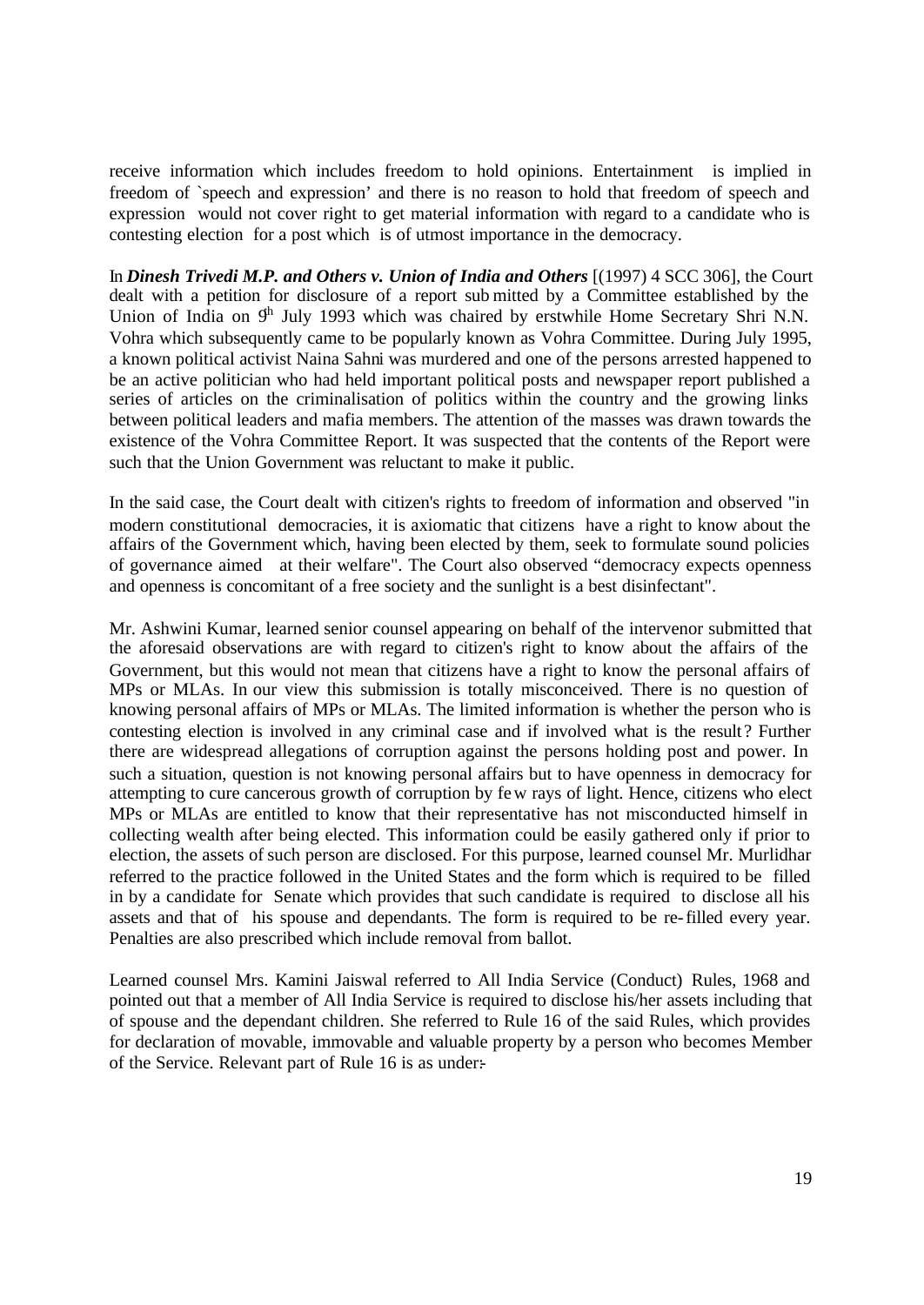"16. (1) Every person shall, where such person is a member of the Service at the commencement of these rules, before such date after such commencement as may be specified by the Government in this behalf, or, where such person becomes a member of the Service after commencement, on his first appointment to the Service submits a return of his assets and liabilities in such form as may be prescribed by the Government giving the full particulars regarding:-

- (a) the immovable property owned by him or inherited or acquired by him or held by him on lease or mortgage, either in his own name or in the name of any member of his family or in the name of any other person,
- (b) shares, debentures, postal, Cumulative Time Deposits and cash including bank deposits inherited by him or similarly owned, acquired or held by him;
- (c) other movable property inherited by him or similarly owned, acquired or held by him; and
- (d) debts and other liabilities incurred by him directly or indirectly".

Such officer is also required to submit an annual return giving full particulars regarding the immovable and movable property inherited by him or owned or acquired or held by him on lease or mortgage either in his own name or in the name of any member of his family or in the name of any other person.

It is also submitted that even the Gazetted Officers in all government services are required to disclose their assets and thereafter to furnish details of any acquisition of property annually. In our view, it is rightly submitted that in a democratic form of government, MP or MLA is having higher status and duty to the public. In *P.V. Narasimha Rao v. State (CBI/SPE)* [(1988) 4 SCC 626] the Court inter alia considered whether Member of Parliament is a public servant? The Court [in para 162] held thus:-

> "A public servant is any person who holds an office by virtue of which he is authorised or required to perform any public duty". Not only, therefore, must the person hold an office but he must be authorised or required by virtue of that office to perform a public duty. Public duty is defined by Section 2 (b) of the said Act to mean "a duty in the discharge of which the State, the public or that community at large has an interest". *In a democratic form of government it is the Member of Parliament or a State Legislature who represents the people of his constituency in the highest lawmaking bodies at the Centre and the State respectively*. Not only is he the representative of the people in the process of making the laws that will regulate their society, he is their representative in deciding how the funds of the Center and the State shall be spent and in exercising control over the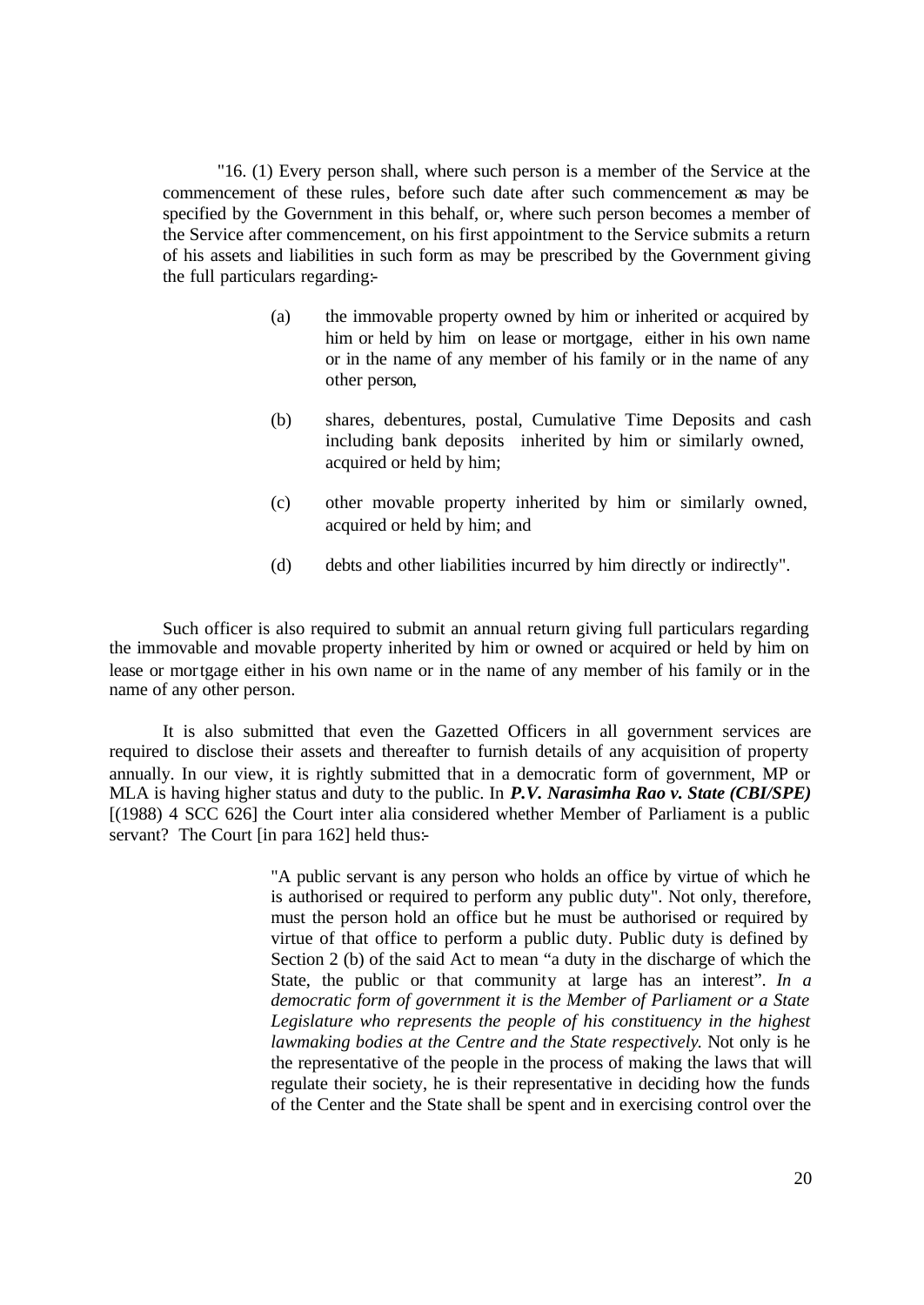executive. It is difficult to conceive of a duty more public than this or of a duty in which the State, the public and the community at large would have greater interest…"

The aforesaid underlined portion highlights the important status of MP or State legislature.

Finally, in our view this Court would have ample power to direct the Commission to fill the void, in absence of suitable legislation, covering the field and the voters are required to be well-informed and educated about contesting candidates so that they can elect proper candidate by their own assessment. It is the duty of the executive to fill the vacuum by executive orders because its field is coterminous with that of the legislature, and where there is inaction by the executive, for whatever reason, the judiciary must step in, in exercise of its constitutional obligations to provide a solution till such time the legislature acts to perform its role by enacting proper legislation to cover the field. The adverse impact of lack of probity in public life leading to a high degree of corruption is manifold. Therefore, if the candidate is directed to declare his/her spouse's and dependants' assets immovable, moveable and valuable articles it would have its own effect. This Court in *Vishaka v. State of Rajasthan* [(1997) 6 SCC 241] dealt with incident of sexual harassment of a woman at work place which resulted in violation of fundamental right of gender equality and the right to life and liberty and laid down that in absence of legislation, it must be viewed along with the role of judiciary envisaged in the Beijing Statement of Principles of independence of Judiciary in the LAWASIA region. The decision has laid down the guidelines and prescribed the norms to be strictly observed in all work places until suitable legislation is enacted to occupy the field. In the present case also, there is no legislation or rules providing for giving necessary information to the voters. As stated earlier, this case was relied upon in *Vineet Narain's case (supra)* where the Court has issued necessary guidelines to the CBI and the Central Vigilance Commission (CVC) as there was no legislation covering the said field to ensure proper implementation of rule of law.

To sum up the legal and constitutional position which emerges from the aforesaid discussio n, it can be stated that:-

- 1. The jurisdiction of the Election Commission is wide enough to include all powers necessary for smooth conduct of elections and the word `elections' is used in a wide sense to include the entire process of election which consists of several stages and embraces many steps.
- 2. The limitation on plenary character of power is when the Parliament or State Legislature has made a valid law relating to or in connection with elections, the Commission is required to act in conformity with the said provisions. In case where law is silent, Article 324 is a reservoir of power to act for the avowed purpose of having free and fair election. Constitution has taken care of leaving scope for exercise of residuary power by the Commission in its own right as a creature of the Constitution in the infinite variety of situations that may emerge from time to time in a large democracy, as every contingency could not be foreseen or anticipated by the enacted laws or the rules. By issuing necessary directions, Commission can fill the vacuum till there is legislation on the subject. In *Kanhiya Lal Omar's case,* the Court construed the expressions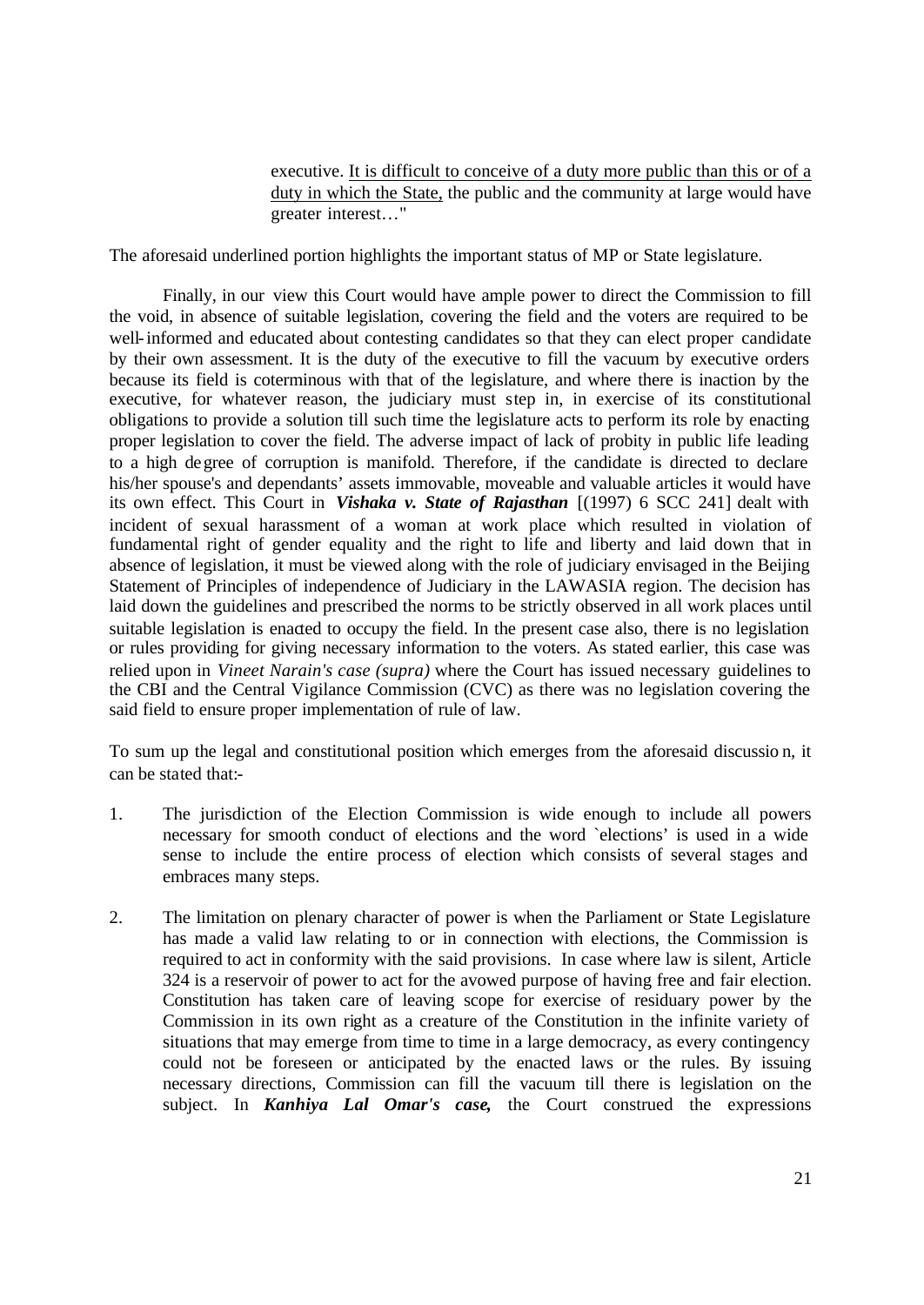"superintendence, direction and control" in Article 324 (1) and held that a direction may mean an order issued to a particular individual or a precept which may have to follow and it may be specific or a general order and such phrase should be construed liberally empowering the election commission to issue such orders.

3. The word "elections" includes the entire process of election which consists of several stages and it embraces many steps, some of which may have an important bearing on the process of choosing a candidate. Fair election contemplates disclosure by the candidate of his past including the assets held by him so as to give a proper choice to the candidate according to his thinking and opinion. As stated earlier, in *Common Cause case (supra)* the Court dealt with a contention that elections in the country are fought with the help of money power which is gathered from black sources and once elected to power, it becomes easy to collect tons of black money, which is used for retaining power and for re-election. If on affidavit a candidate is required to disclose the assets held by him at the time of election, voter can decide whether he could be re-elected even in case where he has collected tons of money.

Presuming, as contended by the learned senior counsel Mr. Ashwini Kumar, that this condition may not be much effective for breaking a vicious circle which has polluted the basic democracy in the county as the amount would be unaccounted. May be true, still this would have its own effect as a step-in-aid and voters may not elect law-breakers as law-makers and some flowers of democracy may blossom.

- 4. To maintain the purity of elections and in particular to bring transparency in the process of election, the Commission can ask the candidates about the expenditure incurred by the political parties and this transparency in process of election would include transparency of a candidate who seeks election or re-election. In a democracy, the electoral process has a strategic role. The little man of this country would have basic elementary right to know full particulars of a candidate who is to represent him in Parliament where laws to bind his liberty and property may be enacted.
- 5. The right to get information in democracy is recognized all throughout and it is natural right flowing from the concept of democracy. At this stage, we would refer to Article 19[1] ad [2] of the International Covenant of Civil and Political Rights which is as under:-
	- "1. Everyone shall have the right to hold opinions without interference.
	- 2. Everyone shall have the right to freedom of expression; this right shall include freedom to seek, receive and impart information and ideas of all kinds, regardless of frontiers, either orally, in writing or in print, in the form of art, or through any other media of his choice."
- 6. Cumulative reading of plethora of decisions of this Court as referred to, it is clear that if the field meant for legislature and executive is left unoccupied detrimental to the public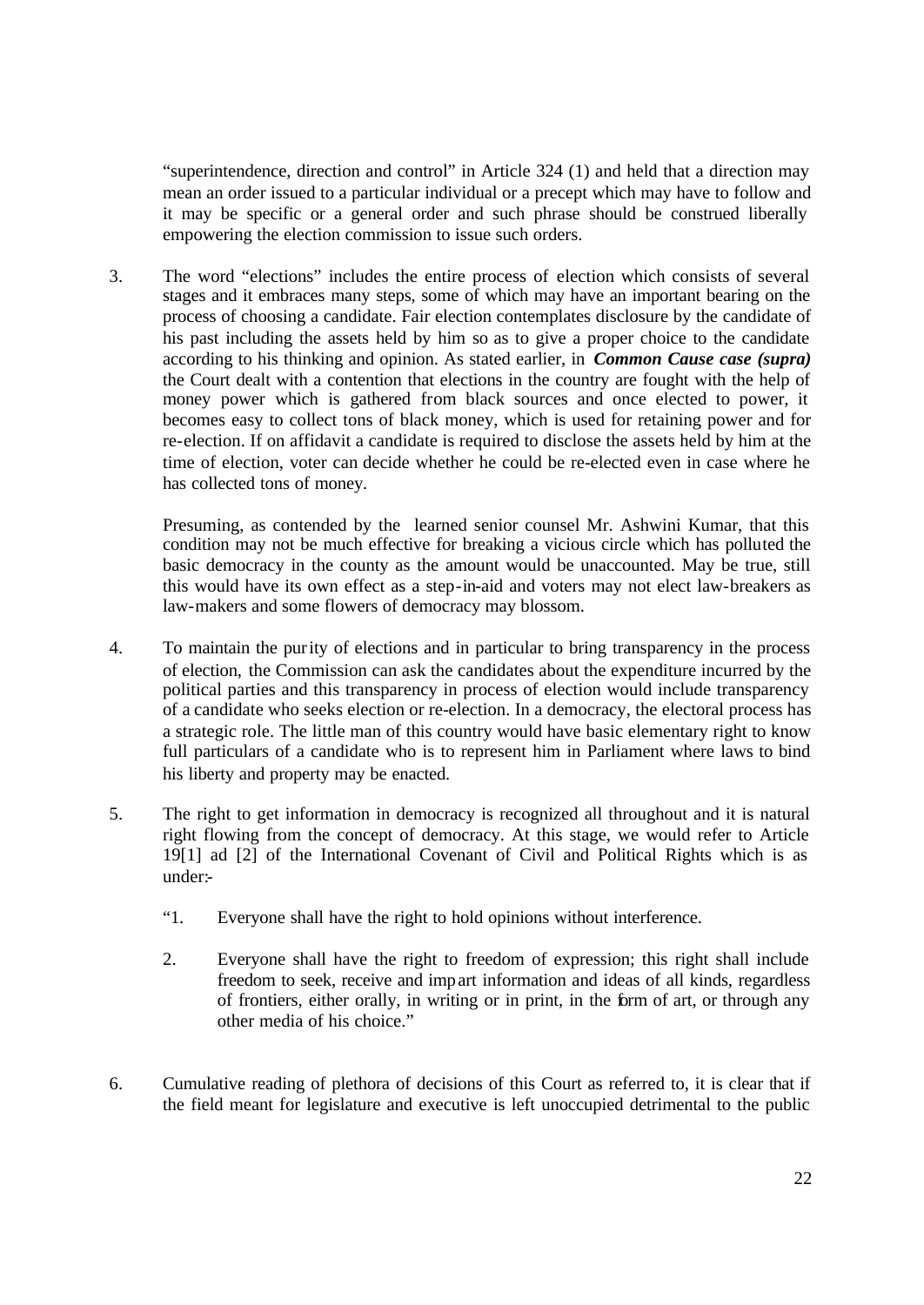interest, this Court would have ample jurisdiction under Article 32 read with Articles 141 and 142 of the Constitution to issue necessary directions to the Executive to subserve public interest.

7. Under our Constitution, Article 19(1) (a) provides for freedom of speech and expression. Voters' speech or expression in case of election would include casting of votes, that is to say, **voter speaks out or expresses by casting vote**. For this purpose, information about the candidate to be selected is must. Voter's (little man-citizen's) right to know antecedents including criminal past of his candidate contesting election for MP or MLA is much more fundamental and basic for survival of democracy. **The little man may think over before making his choice of electing law breakers as law makers**.

In this view of the matter, it cannot be said that the directions issued by the High Court are unjustified or beyond its jurisdiction. However, considering the submissions made by the learned counsel for the parties at the time of hearing of this matter the said directions are modified as stated below.

The Election Commission is directed to call for information on affidavit by issuing necessary order in exercise of its power under Article 324 of the Constitution of India from each candidate seeking election to Parliament or State Legislature as a necessary part of his nomination paper, furnishing therein, information on the following aspects in relation to his/her candidature:-

- 1. Whether the candidate is convicted/acquitted/discharged of any criminal offence in the past - if any, whether he is punished with imprisonment or fine?
- 2. Prior to six months of filing of nomination, whether the candidate is accused in any pending case, of any offence punishable with imprisonment for two years or more, and in which charge is framed or cognizance is taken by the Court of law. If so, the details thereof.
- 3. The assets (immovable, movable, bank balances etc.) of a candidate and of his/her spouse and that of dependants.
- 4. Liabilities, if any, particularly whether there are any over dues of any public financial institution or Government dues.
- 5. The educational qualifications of the candidate.

It is to be stated that the Election Commission has from time to time issued instructions/orders to meet with the situation where the field is unoccupied by the legislation. Hence, the norms and modalities to carry out and give effect to the aforesaid directions should be drawn up properly by the Election Commission as early as possible and in any case within two months.

In the result, Civil Appeal No. 7178 of 2001 is partly allowed and the directions issued by the High Court are modified as stated above. Appeal stands disposed of accordingly.